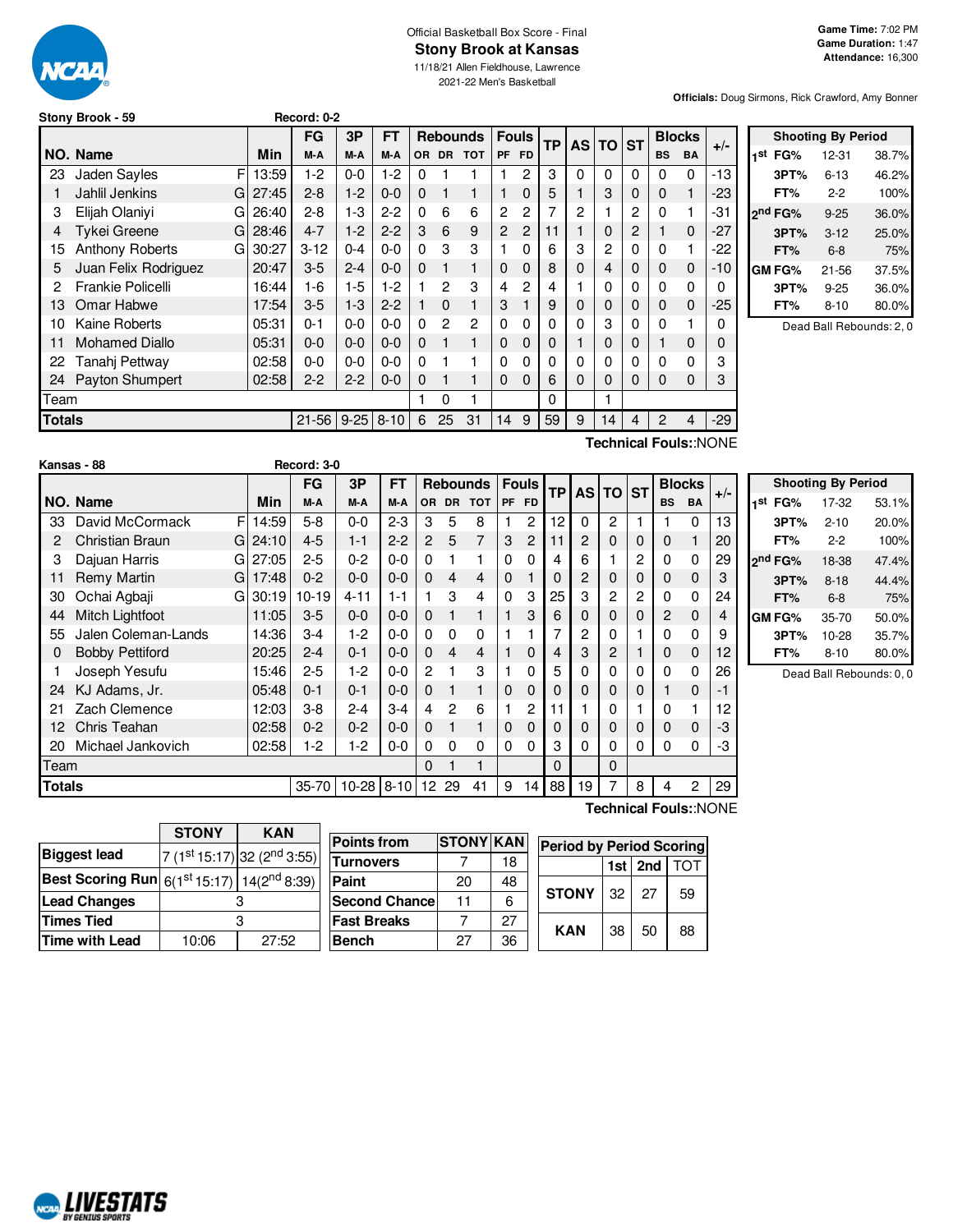

# **Stony Brook at Kansas**

11/18/21 Allen Fieldhouse, Lawrence 2021-22 Men's Basketball

**Officials:** Doug Sirmons, Rick Crawford, Amy Bonner

# **Period 1**

| <b>Quarter Starters:</b> |                                                           |             |               |             |                                      |                                                               |
|--------------------------|-----------------------------------------------------------|-------------|---------------|-------------|--------------------------------------|---------------------------------------------------------------|
| <b>KAN</b>               | 2 Braun C                                                 | 3 Harris D  | 11 Martin R   |             | 30 Agbaji O                          | 33 McCormack D                                                |
| <b>STONY</b>             | 1 Jenkins J                                               | 3 Olaniyi E | 4 Greene T    |             | 15 Roberts A                         | 23 Sayles J                                                   |
| <b>Game Time</b>         | <b>KAN</b>                                                |             | <b>Score</b>  | <b>Diff</b> |                                      | <b>STONY</b>                                                  |
| 20:00                    | 33 MCCORMACK D jumpball lost                              |             |               |             | 23 SAYLES J jumpball won             |                                                               |
| 19:32                    |                                                           |             |               |             |                                      | 23 SAYLES J 2pt FG outside the paint, jump shot missed        |
| 19:27                    |                                                           |             |               |             | 4 GREENE T offensive rebound (1)     |                                                               |
| 19:23                    |                                                           |             | $0-3$         | -3          |                                      | 3 OLANIYI E 3pt FG second chance, jump shot made (3)          |
| 19:23                    |                                                           |             |               |             | 4 GREENE T assist (1)                |                                                               |
| 18:58                    | 3 HARRIS D 3pt FG, jump shot missed                       |             |               |             |                                      |                                                               |
| 18:54                    |                                                           |             |               |             | 3 OLANIYI E defensive rebound (1)    |                                                               |
| 18:47                    |                                                           |             |               |             |                                      | 15 ROBERTS A 2pt FG in the paint, layup blocked               |
| 18:47                    | 33 MCCORMACK D block (1)                                  |             |               |             |                                      |                                                               |
| 18:43                    | 11 MARTIN R defensive rebound (1)                         |             |               |             |                                      |                                                               |
| 18:41                    | 3 HARRIS D 2pt FG fast break in the paint, layup made (2) |             | $2 - 3$       | $-1$        |                                      |                                                               |
| 18:41                    | 11 MARTIN R assist (1)                                    |             |               |             |                                      |                                                               |
| 18:13                    |                                                           |             |               |             |                                      | 15 ROBERTS A 3pt FG, jump shot missed                         |
| 18:10                    | 11 MARTIN R defensive rebound (2)                         |             |               |             |                                      |                                                               |
| 17:55                    | 30 AGBAJI O foul drawn (1)                                |             |               |             | 3 OLANIYI E foul personal (1 - 1)    |                                                               |
| 17:44                    | 30 AGBAJI O 2pt FG outside the paint, jump shot missed    |             |               |             |                                      |                                                               |
| 17:40                    | 2 BRAUN C offensive rebound (1)                           |             |               |             |                                      |                                                               |
| 17:39                    | 30 AGBAJI O 3pt FG second chance, jump shot missed        |             |               |             |                                      |                                                               |
| 17:36                    |                                                           |             |               |             | 15 ROBERTS A defensive rebound (1)   |                                                               |
| 17:26                    |                                                           |             |               |             | Timeout 30 Sec                       |                                                               |
| 17:16                    |                                                           |             |               |             |                                      | 1 JENKINS J 2pt FG in the paint, floating jump shot missed    |
| 17:13                    | 2 BRAUN C defensive rebound (2)                           |             |               |             |                                      |                                                               |
| 17:04                    | 33 MCCORMACK D 2pt FG in the paint, hook shot missed      |             |               |             |                                      |                                                               |
| 17:01                    |                                                           |             |               |             | 3 OLANIYI E defensive rebound (2)    |                                                               |
| 16:49                    | 2 BRAUN C foul personal (1 - 1)                           |             |               |             | 23 SAYLES J foul drawn (1)           |                                                               |
| 16:49                    |                                                           |             |               |             | 15 ROBERTS A substitution out        |                                                               |
| 16:49                    |                                                           |             |               |             | 5 RODRIGUEZ J substitution in        |                                                               |
| 16:30                    | 33 MCCORMACK D defensive rebound (1)                      |             |               |             |                                      | 1 JENKINS J 2pt FG in the paint, jump shot missed             |
| 16:25<br>16:24           |                                                           |             |               |             | 23 SAYLES J substitution out         |                                                               |
| 16:24                    |                                                           |             |               |             | 2 POLICELLI F substitution in        |                                                               |
| 16:19                    | 33 MCCORMACK D 2pt FG in the paint, dunk, missed          |             |               |             |                                      |                                                               |
| 16:16                    |                                                           |             |               |             | 3 OLANIYI E defensive rebound (3)    |                                                               |
| 16:09                    |                                                           |             |               |             | 3 OLANIYI E 3pt FG, jump shot missed |                                                               |
| 16:07                    | 33 MCCORMACK D defensive rebound (2)                      |             |               |             |                                      |                                                               |
| 15:59                    | 33 MCCORMACK D turnover lost ball (1)                     |             |               |             | 3 OLANIYI E steal (1)                |                                                               |
|                          |                                                           |             |               |             |                                      | 2 POLICELLI F 3pt FG fast break from turnover, jump shot made |
| 15:50                    |                                                           |             | $2 - 6$       | -4          | (3)                                  |                                                               |
| 15:50                    |                                                           |             |               |             | 3 OLANIYI E assist (1)               |                                                               |
| 15:48                    | Timeout 30 Sec                                            |             |               |             |                                      |                                                               |
| 15:48                    |                                                           |             | Timeout media |             |                                      |                                                               |
| 15:48                    | 2 BRAUN C substitution out                                |             |               |             |                                      |                                                               |
| 15:48                    | 33 MCCORMACK D substitution out                           |             |               |             |                                      |                                                               |

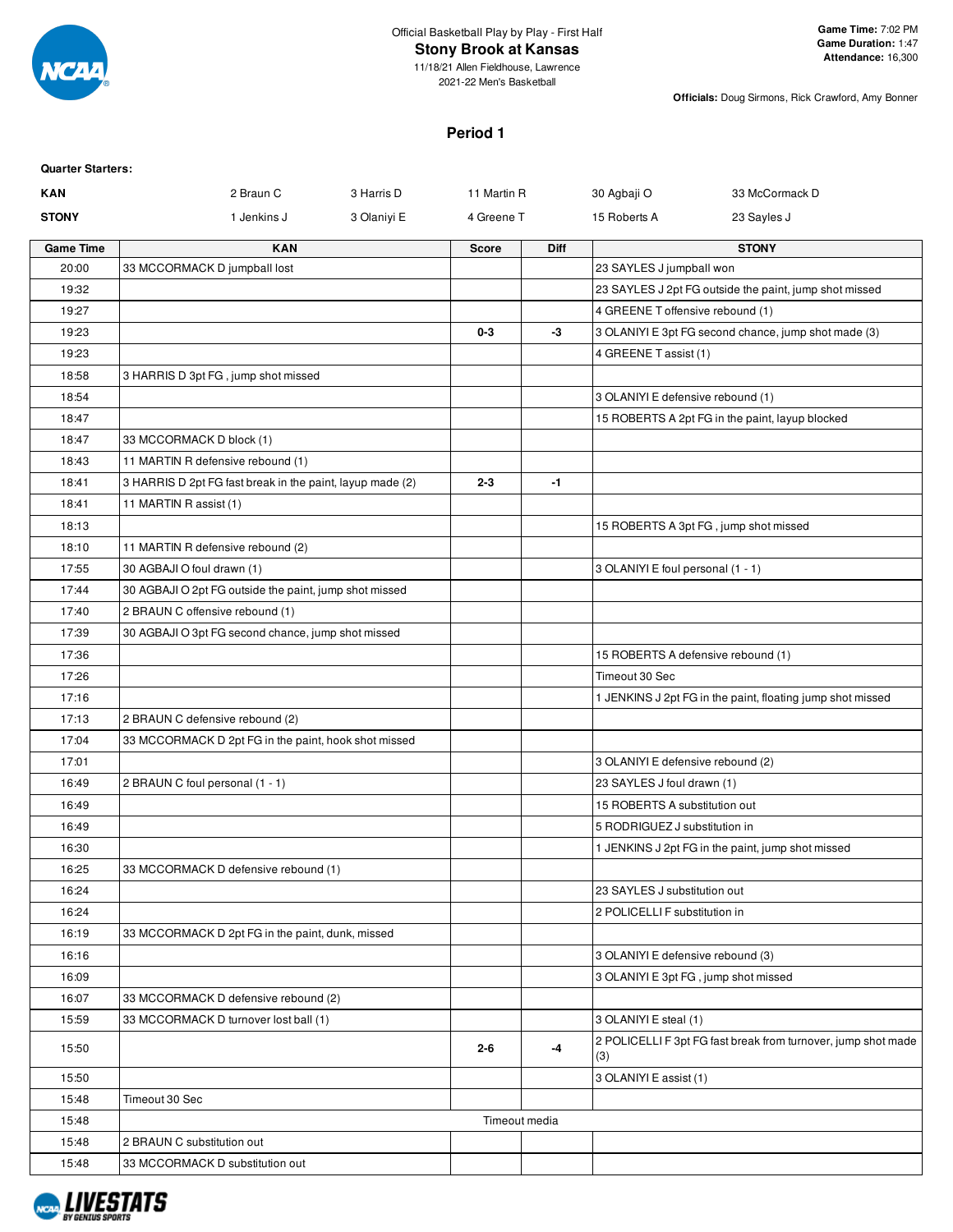

### Official Basketball Play by Play - First Half **Stony Brook at Kansas**

**Game Time:** 7:02 PM **Game Duration:** 1:47 **Attendance:** 16,300

**Officials:** Doug Sirmons, Rick Crawford, Amy Bonner

| <b>Game Time</b> | <b>KAN</b>                                                               | <b>Score</b> | Diff           | <b>STONY</b>                                                    |
|------------------|--------------------------------------------------------------------------|--------------|----------------|-----------------------------------------------------------------|
| 15:48            | 44 LIGHTFOOT M substitution in                                           |              |                |                                                                 |
| 15:48            | 55 COLEMAN-LANDS J substitution in                                       |              |                |                                                                 |
| 15:48            |                                                                          |              |                | 1 JENKINS J substitution out                                    |
| 15:48            |                                                                          |              |                | 15 ROBERTS A substitution in                                    |
| 15:35            | 30 AGBAJI O 3pt FG, jump shot missed                                     |              |                |                                                                 |
| 15:32            |                                                                          |              |                | 3 OLANIYI E defensive rebound (4)                               |
| 15:17            |                                                                          | $2 - 9$      | $-7$           | 5 RODRIGUEZ J 3pt FG, step back jump shot made (3)              |
| 15:01            | 30 AGBAJI O 3pt FG, jump shot made (3)                                   | $5-9$        | -4             |                                                                 |
| 14:41            |                                                                          |              |                | 15 ROBERTS A 2pt FG outside the paint, jump shot missed         |
| 14:41            | 11 MARTIN R defensive rebound (3)                                        |              |                |                                                                 |
| 14:41            | 11 MARTIN R foul drawn (1)                                               |              |                | 4 GREENE T foul personal (1 - 2)                                |
| 14:41            |                                                                          |              |                | 4 GREENE T substitution out                                     |
| 14:41            |                                                                          |              |                | 13 HABWE O substitution in                                      |
| 14:25            | 30 AGBAJI O 2pt FG in the paint, driving layup made (5)                  | $7-9$        | -2             |                                                                 |
| 13:50            |                                                                          |              |                | turnover shot clock (1)                                         |
| 13:34            | 55 COLEMAN-LANDS J 2pt FG from turnover outside the paint,               | $9-9$        | 0              |                                                                 |
|                  | step back jump shot made (2)                                             |              |                |                                                                 |
| 13:34            | 3 HARRIS D assist (1)                                                    |              |                |                                                                 |
| 13:17            | 55 COLEMAN-LANDS J foul personal (1 - 2)                                 |              |                | 3 OLANIYI E foul drawn (1)                                      |
| 13:17            |                                                                          |              |                | 15 ROBERTS A substitution out                                   |
| 13:17            |                                                                          |              |                | 1 JENKINS J substitution in                                     |
| 13:16            |                                                                          |              |                | 1 JENKINS J turnover bad pass (1)                               |
| 13:05            | 3 HARRIS D turnover lost ball (1)                                        |              |                |                                                                 |
| 12:52            |                                                                          |              |                | 3 OLANIYI E 2pt FG from turnover in the paint, layup blocked    |
| 12:52            | 44 LIGHTFOOT M block (1)                                                 |              |                |                                                                 |
| 12:52            | 30 AGBAJI O defensive rebound (1)                                        |              |                |                                                                 |
| 12:48            | 55 COLEMAN-LANDS J 2pt FG fast break in the paint, jump<br>shot made (4) | $11-9$       | $\mathbf{2}$   |                                                                 |
| 12:48            | 30 AGBAJI O assist (1)                                                   |              |                |                                                                 |
| 12:48            | 3 HARRIS D substitution out                                              |              |                |                                                                 |
| 12:48            | 0 PETTIFORD B substitution in                                            |              |                |                                                                 |
| 12:30            |                                                                          |              |                | 2 POLICELLI F 3pt FG, jump shot missed                          |
| 12:28            |                                                                          |              |                | offensive rebound (7)                                           |
| 12:28            |                                                                          |              |                | 3 OLANIYI E substitution out                                    |
| 12:28            |                                                                          |              |                | 15 ROBERTS A substitution in                                    |
| 12:06            |                                                                          |              | Timeout media  |                                                                 |
| 12:06            |                                                                          | $11 - 11$    | 0              | 13 HABWE O 2pt FG second chance in the paint, layup made<br>(2) |
| 12:06            |                                                                          |              |                | 15 ROBERTS A assist (1)                                         |
| 12:06            |                                                                          |              |                | 2 POLICELLI F substitution out                                  |
| 12:06            |                                                                          |              |                | 4 GREENE T substitution in                                      |
| 11:56            | 44 LIGHTFOOT M 2pt FG in the paint, dunk, made (2)                       | 13-11        | $\overline{2}$ |                                                                 |
| 11:56            | 0 PETTIFORD B assist (1)                                                 |              |                |                                                                 |
| 11:23            |                                                                          |              |                | 15 ROBERTS A 2pt FG outside the paint, jump shot missed         |
| 11:20            | 30 AGBAJI O defensive rebound (2)                                        |              |                |                                                                 |
| 11:09            | 44 LIGHTFOOT M 2pt FG in the paint, hook shot made (4)                   | $15 - 11$    | 4              |                                                                 |
| 10:51            |                                                                          | $15 - 14$    | $\mathbf{1}$   | 13 HABWE O 3pt FG, jump shot made (5)                           |
| 10:51            |                                                                          |              |                | 15 ROBERTS A assist (2)                                         |
| 10:32            | 44 LIGHTFOOT M 2pt FG outside the paint, jump shot missed                |              |                |                                                                 |
| 10:28            |                                                                          |              |                | 4 GREENE T defensive rebound (2)                                |
|                  |                                                                          |              |                |                                                                 |

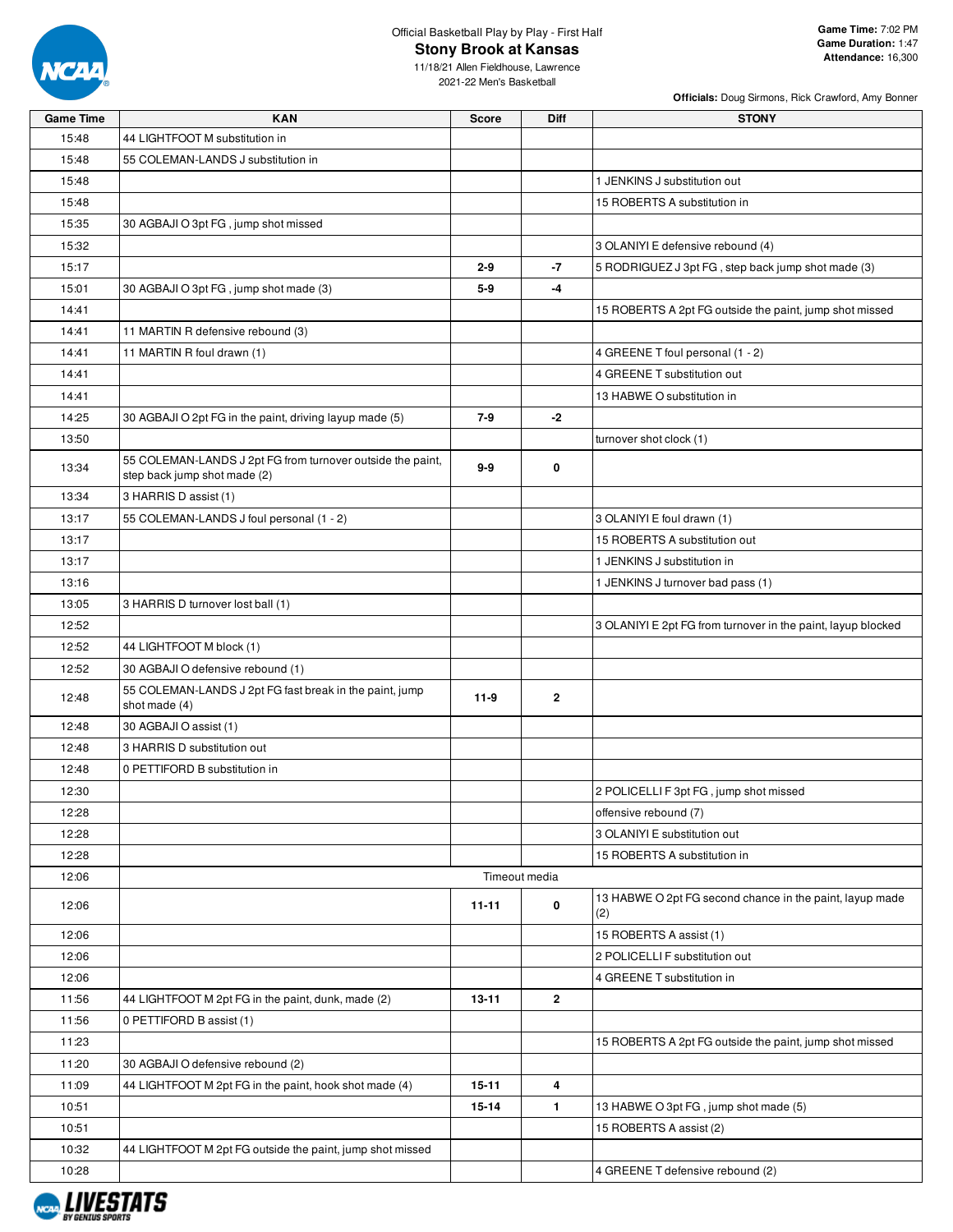

# Official Basketball Play by Play - First Half **Stony Brook at Kansas**

**Officials:** Doug Sirmons, Rick Crawford, Amy Bonner

| <b>Game Time</b> | <b>KAN</b>                                           | <b>Score</b>  | Diff | <b>STONY</b>                                              |
|------------------|------------------------------------------------------|---------------|------|-----------------------------------------------------------|
| 10:13            |                                                      | $15 - 17$     | -2   | 1 JENKINS J 3pt FG, jump shot made (3)                    |
| 09:59            | 44 LIGHTFOOT M 2pt FG in the paint, hook shot missed |               |      |                                                           |
| 09:55            |                                                      |               |      | 4 GREENE T defensive rebound (3)                          |
| 09:43            |                                                      |               |      | 4 GREENE T 3pt FG, jump shot missed                       |
| 09:40            | 11 MARTIN R defensive rebound (4)                    |               |      |                                                           |
| 09:21            | 44 LIGHTFOOT M 2pt FG in the paint, dunk, made (6)   | $17 - 17$     | 0    |                                                           |
| 09:21            | 0 PETTIFORD B assist (2)                             |               |      |                                                           |
| 08:52            |                                                      | 17-20         | $-3$ | 5 RODRIGUEZ J 3pt FG, jump shot made (6)                  |
| 08:34            | 55 COLEMAN-LANDS J 3pt FG, jump shot missed          |               |      |                                                           |
| 08:31            |                                                      |               |      | 1 JENKINS J defensive rebound (1)                         |
| 08:15            |                                                      |               |      | 1 JENKINS J 2pt FG in the paint, layup blocked            |
| 08:15            | 44 LIGHTFOOT M block (2)                             |               |      |                                                           |
| 08:11            | 30 AGBAJI O defensive rebound (3)                    |               |      |                                                           |
| 08:11            | 30 AGBAJI O foul drawn (2)                           |               |      | 13 HABWE O foul personal (1 - 3)                          |
| 08:11            | 11 MARTIN R substitution out                         |               |      |                                                           |
| 08:11            | 30 AGBAJI O substitution out                         |               |      |                                                           |
| 08:11            | 44 LIGHTFOOT M substitution out                      |               |      |                                                           |
| 08:11            | 55 COLEMAN-LANDS J substitution out                  |               |      |                                                           |
| 08:11            | 1 YESUFU J substitution in                           |               |      |                                                           |
| 08:11            | 2 BRAUN C substitution in                            |               |      |                                                           |
| 08:11            | 3 HARRIS D substitution in                           |               |      |                                                           |
| 08:11            | 24 ADAMS, JR. K substitution in                      |               |      |                                                           |
| 08:11            |                                                      |               |      | 5 RODRIGUEZ J substitution out                            |
| 08:11            |                                                      |               |      | 13 HABWE O substitution out                               |
| 08:11            |                                                      |               |      | 3 OLANIYI E substitution in                               |
| 08:11            |                                                      |               |      | 23 SAYLES J substitution in                               |
| 07:57            | 2 BRAUN C 2pt FG in the paint, layup made (2)        | 19-20         | $-1$ |                                                           |
| 07:37            |                                                      | 19-22         | -3   | 15 ROBERTS A 2pt FG outside the paint, jump shot made (2) |
| 07:18            | 1 YESUFU J 2pt FG in the paint, layup made (2)       | 21-22         | $-1$ |                                                           |
| 07:00            |                                                      |               |      | 4 GREENE T 2pt FG in the paint, layup missed              |
| 06:57            |                                                      |               |      | 4 GREENE T offensive rebound (4)                          |
| 06:57            |                                                      | $21 - 24$     | $-3$ | 4 GREENE T 2pt FG second chance in the paint, layup made  |
|                  |                                                      |               |      | (2)                                                       |
| 06:40            | 1 YESUFU J 3pt FG, jump shot missed                  |               |      |                                                           |
| 06:37            |                                                      |               |      | 23 SAYLES J defensive rebound (1)                         |
| 06:30            |                                                      |               |      | 1 JENKINS J 3pt FG, jump shot missed                      |
| 06:27            | 1 YESUFU J defensive rebound (1)                     |               |      |                                                           |
| 06:18            | 2 BRAUN C foul drawn (1)                             |               |      | 3 OLANIYI E foul personal (2 - 4)                         |
| 06:18            |                                                      | Timeout media |      |                                                           |
| 06:18            | 0 PETTIFORD B substitution out                       |               |      |                                                           |
| 06:18            | 24 ADAMS, JR. K substitution out                     |               |      |                                                           |
| 06:18            | 30 AGBAJI O substitution in                          |               |      |                                                           |
| 06:18            | 33 MCCORMACK D substitution in                       |               |      |                                                           |
| 06:14            | 33 MCCORMACK D 2pt FG in the paint, layup made (2)   | 23-24         | $-1$ |                                                           |
| 05:46            |                                                      |               |      | 4 GREENE T 2pt FG in the paint, layup missed              |
| 05:43            | 33 MCCORMACK D defensive rebound (3)                 |               |      |                                                           |
| 05:27            | 30 AGBAJI O 2pt FG in the paint, layup made (7)      | 25-24         | 1    |                                                           |
| 05:02            |                                                      |               |      | 15 ROBERTS A 3pt FG, jump shot missed                     |
| 04:59            | 33 MCCORMACK D defensive rebound (4)                 |               |      |                                                           |

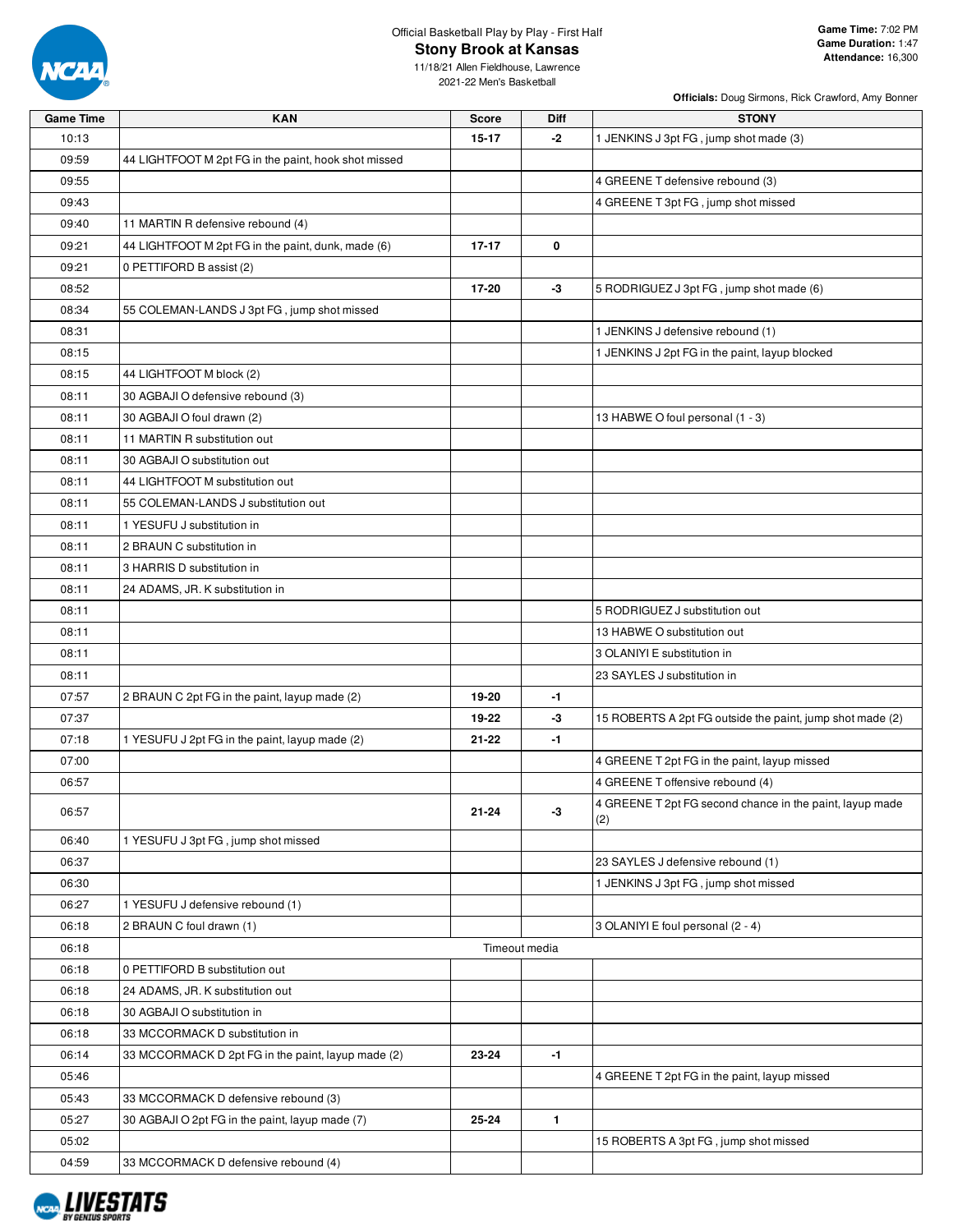

# Official Basketball Play by Play - First Half

**Stony Brook at Kansas**

**Officials:** Doug Sirmons, Rick Crawford, Amy Bonner

| <b>Game Time</b> | <b>KAN</b>                                                                   | <b>Score</b>  | Diff           | <b>STONY</b>                                                         |
|------------------|------------------------------------------------------------------------------|---------------|----------------|----------------------------------------------------------------------|
| 04:52            | 30 AGBAJI O 3pt FG, jump shot missed                                         |               |                |                                                                      |
| 04:50            | 33 MCCORMACK D offensive rebound (5)                                         |               |                |                                                                      |
| 04:46            | 33 MCCORMACK D 2pt FG second chance in the paint, layup<br>made $(4)$        | $27 - 24$     | 3              |                                                                      |
| 04:36            | 3 HARRIS D steal (1)                                                         |               |                | 1 JENKINS J turnover lost ball (2)                                   |
| 04:32            | 3 HARRIS D 2pt FG fast break from turnover in the paint, layup<br>made $(4)$ | 29-24         | 5              |                                                                      |
| 04:32            |                                                                              |               |                | Timeout 30 Sec                                                       |
| 04:18            |                                                                              |               |                | 3 OLANIYI E 2pt FG outside the paint, jump shot missed               |
| 04:16            | defensive rebound (16)                                                       |               |                |                                                                      |
| 04:16            |                                                                              |               |                | 3 OLANIYI E substitution out                                         |
| 04:16            |                                                                              |               |                | 23 SAYLES J substitution out                                         |
| 04:16            |                                                                              |               |                | 2 POLICELLI F substitution in                                        |
| 04:16            |                                                                              |               |                | 5 RODRIGUEZ J substitution in                                        |
| 04:00            | 33 MCCORMACK D 2pt FG in the paint, jump shot missed                         |               |                |                                                                      |
| 03:57            |                                                                              |               |                | 2 POLICELLI F defensive rebound (1)                                  |
| 03:44            |                                                                              | 29-26         | 3              | 1 JENKINS J 2pt FG outside the paint, step back jump shot<br>made(5) |
| 03:36            | 30 AGBAJI O 3pt FG fast break, jump shot made (10)                           | 32-26         | 6              |                                                                      |
| 03:36            | 3 HARRIS D assist (2)                                                        |               |                |                                                                      |
| 03:10            |                                                                              |               |                | 2 POLICELLI F 2pt FG in the paint, layup missed                      |
| 03:08            | 3 HARRIS D defensive rebound (1)                                             |               |                |                                                                      |
| 03:03            | 3 HARRIS D 2pt FG in the paint, layup missed                                 |               |                |                                                                      |
| 03:02            |                                                                              |               |                | 4 GREENE T defensive rebound (5)                                     |
| 03:02            | 33 MCCORMACK D foul personal (1 - 3)                                         |               |                | 4 GREENE T foul drawn (1)                                            |
| 03:02            |                                                                              | Timeout media |                |                                                                      |
| 03:02            | 1 YESUFU J substitution out                                                  |               |                |                                                                      |
| 03:02            | 0 PETTIFORD B substitution in                                                |               |                |                                                                      |
| 03:02            |                                                                              |               |                | 1 JENKINS J substitution out                                         |
| 03:02            |                                                                              |               |                | 3 OLANIYI E substitution in                                          |
| 02:47            | 2 BRAUN C foul shooting (2 - 4)                                              |               |                | 3 OLANIYI E foul drawn (2)                                           |
| 02:47            |                                                                              | 32-27         | 5              | 3 OLANIYI E free throw 1 - 2 made (4)                                |
| 02:47            |                                                                              | 32-28         | 4              | 3 OLANIYI E free throw 2 - 2 made (5)                                |
| 02:47            |                                                                              |               |                | 3 OLANIYI E substitution out                                         |
| 02:47            |                                                                              |               |                | 13 HABWE O substitution in                                           |
| 02:32            | 33 MCCORMACK D 2pt FG in the paint, alleyoop made (6)                        | 34-28         | 6              |                                                                      |
| 02:32            | 3 HARRIS D assist (3)                                                        |               |                |                                                                      |
| 02:08            |                                                                              | 34-30         | 4              | 5 RODRIGUEZ J 2pt FG in the paint, layup made (8)                    |
| 02:08            |                                                                              |               |                | 15 ROBERTS A assist (3)                                              |
| 01:56            | 30 AGBAJI O turnover lost ball (1)                                           |               |                | 4 GREENE T steal (1)                                                 |
| 01:46            |                                                                              |               |                | 5 RODRIGUEZ J 3pt FG from turnover, jump shot missed                 |
| 01:44            | 0 PETTIFORD B defensive rebound (1)                                          |               |                |                                                                      |
| 01:40            | 0 PETTIFORD B 2pt FG fast break in the paint, layup made (2)                 | 36-30         | 6              |                                                                      |
| 01:25            |                                                                              |               |                | 15 ROBERTS A turnover travel (1)                                     |
| 01:25            | 0 PETTIFORD B substitution out                                               |               |                |                                                                      |
| 01:25            | 11 MARTIN R substitution in                                                  |               |                |                                                                      |
| 01:25            |                                                                              |               |                | 4 GREENE T substitution out                                          |
| 01:25            |                                                                              |               |                | 3 OLANIYI E substitution in                                          |
| 01:13            | 33 MCCORMACK D foul drawn (1)                                                |               |                | 2 POLICELLI F foul shooting (1 - 5)                                  |
| 01:13            | 33 MCCORMACK D free throw 1 - 2 made (7)                                     | 37-30         | $\overline{7}$ |                                                                      |
|                  |                                                                              |               |                |                                                                      |

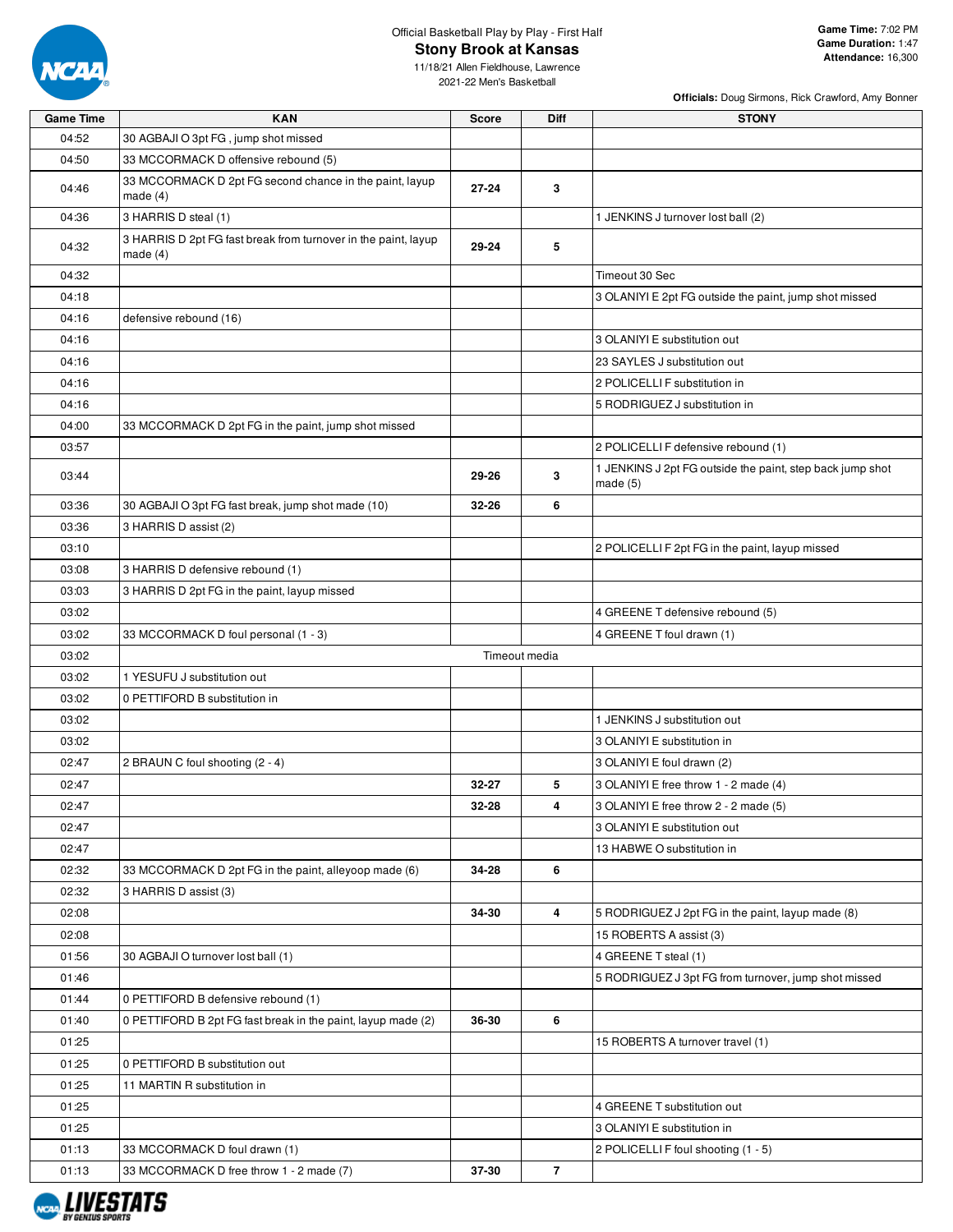

## Official Basketball Play by Play - First Half **Stony Brook at Kansas**

**Officials:** Doug Sirmons, Rick Crawford, Amy Bonner

| <b>Game Time</b> | <b>KAN</b>                                         | <b>Score</b>           | <b>Diff</b> | <b>STONY</b>                                                                  |
|------------------|----------------------------------------------------|------------------------|-------------|-------------------------------------------------------------------------------|
| 01:13            | 33 MCCORMACK D free throw 2 - 2 made (8)           | 38-30                  | 8           |                                                                               |
| 01:13            |                                                    |                        |             | Timeout 30 Sec                                                                |
| 01:13            |                                                    |                        |             | 13 HABWE O substitution out                                                   |
| 01:13            |                                                    |                        |             | 1 JENKINS J substitution in                                                   |
| 01:01            | 30 AGBAJI O steal (1)                              |                        |             | 5 RODRIGUEZ J turnover bad pass (1)                                           |
| 01:01            |                                                    |                        |             | 3 OLANIYI E substitution out                                                  |
| 01:01            |                                                    |                        |             | 4 GREENE T substitution in                                                    |
| 01:01            | 2 BRAUN C substitution out                         |                        |             |                                                                               |
| 01:01            | 55 COLEMAN-LANDS J substitution in                 |                        |             |                                                                               |
| 00:52            | 55 COLEMAN-LANDS J foul drawn (1)                  |                        |             | 4 GREENE T foul personal (2 - 6)                                              |
| 00:48            | 33 MCCORMACK D substitution out                    |                        |             |                                                                               |
| 00:48            | 21 CLEMENCE Z substitution in                      |                        |             |                                                                               |
| 00:48            |                                                    |                        |             | 4 GREENE T substitution out                                                   |
| 00:48            |                                                    |                        |             | 3 OLANIYI E substitution in                                                   |
| 00:42            | 30 AGBAJI O turnover lost ball (2)                 |                        |             | 3 OLANIYI E steal (2)                                                         |
| 00:37            |                                                    | 38-32                  | 6           | 3 OLANIYI E 2pt FG fast break from turnover in the paint, layup<br>made $(7)$ |
| 00:14            | 30 AGBAJI O 3pt FG, jump shot missed               |                        |             |                                                                               |
| 00:12            | 30 AGBAJI O offensive rebound (4)                  |                        |             |                                                                               |
| 00:00            | 30 AGBAJI O 3pt FG second chance, jump shot missed |                        |             |                                                                               |
| 00:00            |                                                    |                        |             | 3 OLANIYI E defensive rebound (5)                                             |
|                  |                                                    | <b>END OF PERIOD</b>   |             |                                                                               |
|                  |                                                    | <b>KAN 38-32 STONY</b> |             |                                                                               |

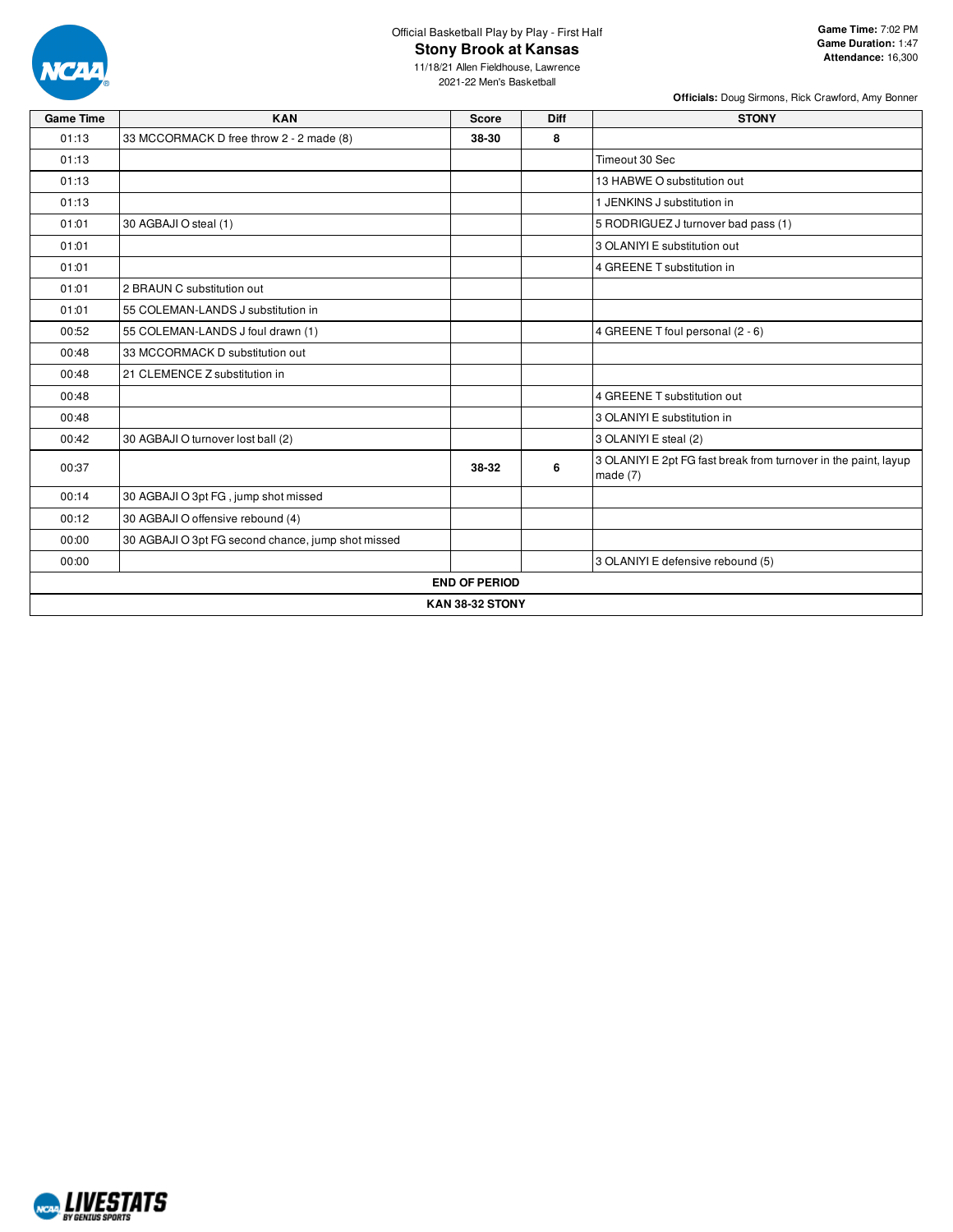

# Official Basketball Box Score - First Half **Stony Brook at Kansas**

11/18/21 Allen Fieldhouse, Lawrence 2021-22 Men's Basketball

**Officials:** Doug Sirmons, Rick Crawford, Amy Bonner

# **Stony Brook - 32**

|               |                      |            | FG        | 3P       | FТ      |          |                 | <b>Rebounds</b> |               | <b>Fouls</b> | ТP       |          | AS TO | <b>ST</b> |           | <b>Blocks</b> | $+/-$ |
|---------------|----------------------|------------|-----------|----------|---------|----------|-----------------|-----------------|---------------|--------------|----------|----------|-------|-----------|-----------|---------------|-------|
|               | NO. Name             | <b>Min</b> | M-A       | M-A      | M-A     | OR.      | <b>DR</b>       | <b>TOT</b>      | PF            | <b>FD</b>    |          |          |       |           | <b>BS</b> | <b>BA</b>     |       |
| 23            | Jaden Sayles<br>F    | 07:31      | $0 - 1$   | $0 - 0$  | $0-0$   | 0        |                 |                 |               |              | 0        |          | 0     | 0         |           | $\Omega$      | $-7$  |
|               | Jahlil Jenkins<br>G  | 15:40      | $2 - 6$   | $1-2$    | $0-0$   | $\Omega$ |                 |                 | 0             | $\Omega$     | 5        | 0        | 2     | $\Omega$  | 0         |               | 0     |
| 3             | Elijah Olaniyi<br>G  | 12:55      | $2 - 5$   | $1-2$    | $2 - 2$ | $\Omega$ | 5               | 5               | $\mathcal{P}$ | 2            |          |          | 0     | 2         | $\Omega$  |               | -8    |
| 4             | Tykei Greene<br>GI   | 16:12      | $1 - 4$   | $0 - 1$  | $0 - 0$ | 2        | 3               | 5               | 2             |              | 2        |          | 0     |           | 0         | $\Omega$      | $-2$  |
| 15            | Anthony Roberts<br>G | 18:10      | $1 - 6$   | $0 - 2$  | $0 - 0$ | $\Omega$ |                 |                 | O             | $\Omega$     | っ        | 3        |       | 0         | 0         |               | $-7$  |
| 5             | Juan Felix Rodriguez | 12:54      | $3 - 4$   | $2 - 3$  | $0-0$   | $\Omega$ | $\Omega$        | $\mathbf{0}$    | $\Omega$      | $\Omega$     | 8        | $\Omega$ |       | 0         | $\Omega$  | $\mathbf 0$   |       |
| 2             | Frankie Policelli    | 08:34      | $1-3$     | 1-2      | $0 - 0$ | $\Omega$ |                 |                 |               | O            | 3        |          | O     | $\Omega$  | O         | $\Omega$      | $-2$  |
| 13            | Omar Habwe           | 08:04      | $2 - 2$   | $1 - 1$  | $0 - 0$ | $\Omega$ | 0               | $\mathbf{0}$    |               | $\Omega$     | 5        | 0        | 0     | $\Omega$  | 0         | $\mathbf 0$   | -5    |
| Team          |                      |            |           |          |         |          | 0               |                 |               |              | $\Omega$ |          |       |           |           |               |       |
| <b>Totals</b> |                      |            | $12 - 31$ | $6 - 13$ | $2 - 2$ | 3        | 12 <sup>°</sup> | 15              | 6             | 4            | 32       | 5        | 5     | 3         | $\Omega$  | 3             | $-6$  |

|     |               | <b>Shooting By Period</b> |        |
|-----|---------------|---------------------------|--------|
| 1st | FG%           | 12-31                     | 38.7%  |
|     | 3PT%          | $6 - 13$                  | 46.2%  |
|     | FT%           | $2-2$                     | 100%   |
|     | <b>GM FG%</b> | 12-31                     | 38.7%  |
|     | 3PT%          | $6 - 13$                  | 46.2%  |
|     | FT%           | $2-2$                     | 100.0% |

Dead Ball Rebounds: 0, 0

**Technical Fouls:**:NONE

|               |                             |       | FG       | 3P       | FT      |          |           | <b>Rebounds</b> |           | <b>Fouls</b> | <b>TP</b> | AS I     | TO ST    |   | <b>Blocks</b>         |             | $+/-$ |
|---------------|-----------------------------|-------|----------|----------|---------|----------|-----------|-----------------|-----------|--------------|-----------|----------|----------|---|-----------------------|-------------|-------|
|               | NO. Name                    | Min   | M-A      | M-A      | M-A     | OR.      | <b>DR</b> | <b>TOT</b>      | <b>PF</b> | FD.          |           |          |          |   | <b>BS</b>             | <b>BA</b>   |       |
| 33            | F<br>David McCormack        | 09:41 | $3-6$    | $0-0$    | $2 - 2$ |          | 4         | 5               |           |              | 8         | $\Omega$ |          | 0 |                       | 0           | 7     |
| 2             | <b>Christian Braun</b><br>G | 11:22 | $1 - 1$  | $0-0$    | $0-0$   |          |           | $\overline{c}$  | 2         |              | 2         | 0        | 0        | 0 | $\Omega$              | 0           |       |
| 3             | Dajuan Harris<br>G          | 15:23 | $2 - 4$  | $0 - 1$  | $0-0$   | $\Omega$ |           | 1               | 0         | $\Omega$     | 4         | 3        |          |   | 0                     | 0           |       |
| 11            | Remy Martin<br>G            | 13:14 | $0 - 0$  | $0-0$    | $0 - 0$ | $\Omega$ | 4         | 4               | $\Omega$  |              |           |          | 0        | 0 | $\Omega$              | $\mathbf 0$ | -3    |
| 30            | Ochai Agbaji<br>G           | 18:07 | $4 - 10$ | $2 - 7$  | $0-0$   |          | 3         | 4               | $\Omega$  | 2            | 10        |          | 2        |   | O                     | 0           | 6     |
| 44            | Mitch Lightfoot             | 07:37 | $3-5$    | $0 - 0$  | $0 - 0$ | $\Omega$ | $\Omega$  | $\mathbf 0$     | 0         | 0            | 6         | 0        | 0        | 0 | $\overline{2}$        | $\mathbf 0$ |       |
| 55            | Jalen Coleman-Lands         | 08:38 | $2 - 3$  | $0 - 1$  | $0-0$   | $\Omega$ | 0         | 0               |           |              | 4         | 0        | 0        | 0 | $\Omega$              | 0           |       |
| 0             | <b>Bobby Pettiford</b>      | 08:07 | $1 - 1$  | $0-0$    | $0-0$   | $\Omega$ |           | 1               | 0         | $\mathbf 0$  | 2         | 2        | 0        | 0 | 0                     | $\mathbf 0$ | -5    |
|               | Joseph Yesufu               | 05:09 | $1-2$    | $0 - 1$  | $0-0$   | $\Omega$ |           | 1               | $\Omega$  | $\Omega$     | 2         | 0        | 0        | 0 | 0                     | 0           | 9     |
| 24            | KJ Adams, Jr.               | 01:53 | $0 - 0$  | $0-0$    | $0-0$   | $\Omega$ | $\Omega$  | $\mathbf 0$     | $\Omega$  | $\Omega$     |           | 0        | 0        | 0 | $\Omega$              | $\mathbf 0$ |       |
| 21            | Zach Clemence               | 00:49 | $0 - 0$  | $0-0$    | $0-0$   | $\Omega$ | $\Omega$  | 0               | $\Omega$  | $\Omega$     |           | $\Omega$ | 0        | 0 | 0                     | 0           | -2    |
| Team          |                             |       |          |          |         | $\Omega$ |           | $\blacksquare$  |           |              | $\Omega$  |          | $\Omega$ |   |                       |             |       |
| <b>Totals</b> |                             |       | $17-32$  | $2 - 10$ | $2 - 2$ | 3        | 16        | 19              | 4         | 6            | 38        | 7        | 4        | 2 | 3                     | 0           | 6     |
|               |                             |       |          |          |         |          |           |                 |           |              |           |          |          |   | Technical Fouls::NONE |             |       |

**Shooting By Period 1 st FG%** 17-32 53.1% **3PT%** 2-10 20.0% **FT%** 2-2 100% **GM FG%** 17-32 53.1% **3PT%** 2-10 20.0%

> **FT%** 2-2 100.0% Dead Ball Rebounds: 0, 0

|                                                                                  | <b>STONY</b>             | <b>KAN</b> | <b>Points from</b>    | <b>STONY KAN</b> |              |                                 |     |     |                 |
|----------------------------------------------------------------------------------|--------------------------|------------|-----------------------|------------------|--------------|---------------------------------|-----|-----|-----------------|
| <b>Biggest lead</b>                                                              |                          |            |                       |                  |              | <b>Period by Period Scoring</b> |     |     |                 |
|                                                                                  | $7(1st15:17) 8(1st1:13)$ |            | <b>Turnovers</b>      | 5                | 6            |                                 | 1st | 2nd | TO <sup>-</sup> |
| Best Scoring Run $ \mathfrak{g}_{(1^\text{st}15:17)} _9$ (1 <sup>st</sup> 12:48) |                          |            | Paint                 |                  | 28           |                                 |     |     |                 |
| <b>Lead Changes</b>                                                              |                          |            | <b>Second Chancel</b> |                  | <sup>o</sup> | <b>STONY</b>                    | 32  | 27  | 59              |
| Times Tied                                                                       |                          |            | <b>Fast Breaks</b>    | 5                | 11           | <b>KAN</b>                      | 38  | 50  | 88              |
| Time with Lead                                                                   | 10:06                    | 07:52      | <b>Bench</b>          | 16               | 14           |                                 |     |     |                 |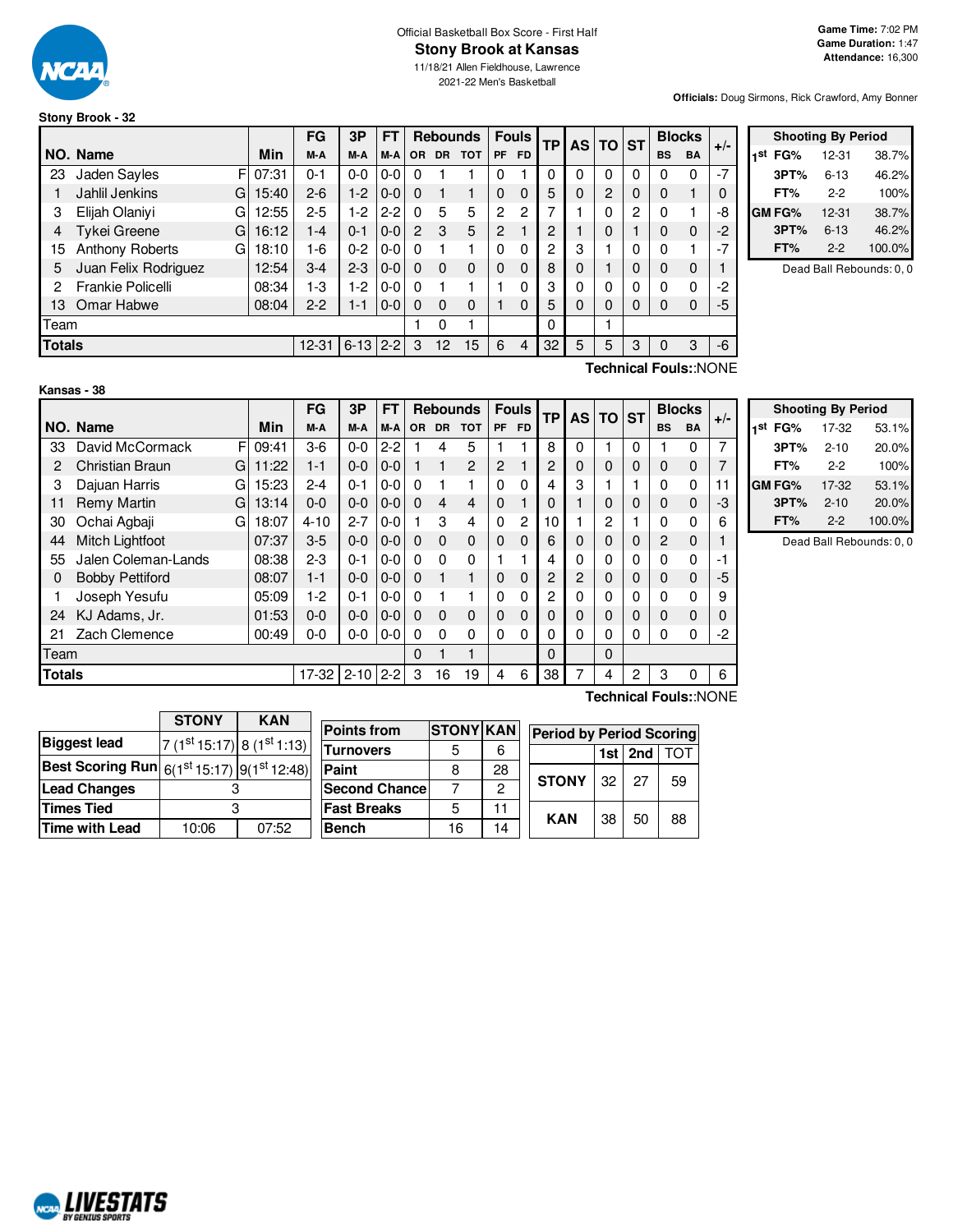

# **Stony Brook at Kansas**

11/18/21 Allen Fieldhouse, Lawrence 2021-22 Men's Basketball

**Officials:** Doug Sirmons, Rick Crawford, Amy Bonner

#### **Period 2**

| <b>Quarter Starters:</b> |                                                                              |             |              |                |                                    |                                                                |
|--------------------------|------------------------------------------------------------------------------|-------------|--------------|----------------|------------------------------------|----------------------------------------------------------------|
| <b>KAN</b>               | 2 Braun C                                                                    | 3 Harris D  | 11 Martin R  |                | 30 Agbaji O                        | 33 McCormack D                                                 |
| <b>STONY</b>             | 1 Jenkins J                                                                  | 3 Olaniyi E | 4 Greene T   |                | 15 Roberts A                       | 23 Sayles J                                                    |
| <b>Game Time</b>         | <b>KAN</b>                                                                   |             | <b>Score</b> | <b>Diff</b>    |                                    | <b>STONY</b>                                                   |
| 20:00                    | 21 CLEMENCE Z substitution out                                               |             |              |                |                                    |                                                                |
| 20:00                    | 55 COLEMAN-LANDS J substitution out                                          |             |              |                |                                    |                                                                |
| 20:00                    | 2 BRAUN C substitution in                                                    |             |              |                |                                    |                                                                |
| 20:00                    | 33 MCCORMACK D substitution in                                               |             |              |                |                                    |                                                                |
| 20:00                    |                                                                              |             |              |                | 2 POLICELLI F substitution out     |                                                                |
| 20:00                    |                                                                              |             |              |                | 5 RODRIGUEZ J substitution out     |                                                                |
| 20:00                    |                                                                              |             |              |                | 4 GREENE T substitution in         |                                                                |
| 20:00                    |                                                                              |             |              |                | 23 SAYLES J substitution in        |                                                                |
| 19:42                    | 2 BRAUN C 2pt FG in the paint, layup blocked                                 |             |              |                |                                    |                                                                |
| 19:42                    |                                                                              |             |              |                | 4 GREENE T block (1)               |                                                                |
| 19:38                    | 2 BRAUN C offensive rebound (3)                                              |             |              |                |                                    |                                                                |
| 19:34                    | 11 MARTIN R 2pt FG second chance outside the paint, jump<br>shot missed      |             |              |                |                                    |                                                                |
| 19:32                    |                                                                              |             |              |                | 4 GREENE T defensive rebound (6)   |                                                                |
| 19:14                    | 30 AGBAJI O steal (2)                                                        |             |              |                | 3 OLANIYI E turnover bad pass (1)  |                                                                |
| 19:10                    | 2 BRAUN C foul drawn (2)                                                     |             |              |                | 15 ROBERTS A foul shooting (1 - 1) |                                                                |
| 19:10                    | 2 BRAUN C free throw fast break 1 - 2 made (3)                               |             | 39-32        | $\overline{7}$ |                                    |                                                                |
| 19:10                    | 2 BRAUN C free throw fast break 2 - 2 made (4)                               |             | 40-32        | 8              |                                    |                                                                |
| 18:48                    |                                                                              |             |              |                |                                    | 15 ROBERTS A 3pt FG, jump shot missed                          |
| 18:45                    | 33 MCCORMACK D defensive rebound (6)                                         |             |              |                |                                    |                                                                |
| 18:40                    | 11 MARTIN R 2pt FG in the paint, layup missed                                |             |              |                |                                    |                                                                |
| 18:37                    | 33 MCCORMACK D offensive rebound (7)                                         |             |              |                |                                    |                                                                |
| 18:37                    | 33 MCCORMACK D turnover bad pass (2)                                         |             |              |                | 4 GREENE T steal (2)               |                                                                |
| 18:32                    |                                                                              |             | 40-34        | 6              | made $(4)$                         | 4 GREENE T 2pt FG fast break from turnover in the paint, layup |
| 18:27                    | 30 AGBAJI O 3pt FG fast break, jump shot made (13)                           |             | 43-34        | 9              |                                    |                                                                |
| 18:11                    | 33 MCCORMACK D steal (1)                                                     |             |              |                | 1 JENKINS J turnover lost ball (3) |                                                                |
| 18:07                    | 30 AGBAJI O 2pt FG fast break from turnover in the paint, dunk,<br>made (15) |             | 45-34        | 11             |                                    |                                                                |
| 18:07                    | 11 MARTIN R assist (2)                                                       |             |              |                |                                    |                                                                |
| 17:41                    |                                                                              |             | 45-36        | 9              |                                    | 15 ROBERTS A 2pt FG in the paint, layup made (4)               |
| 17:31                    | 30 AGBAJI O 3pt FG, jump shot made (18)                                      |             | 48-36        | 12             |                                    |                                                                |
| 17:31                    | 2 BRAUN C assist (1)                                                         |             |              |                |                                    |                                                                |
| 17:03                    |                                                                              |             | 48-38        | 10             |                                    | 23 SAYLES J 2pt FG in the paint, jump shot made (2)            |
| 16:49                    | 30 AGBAJI O 2pt FG in the paint, layup made (20)                             |             | 50-38        | 12             |                                    |                                                                |
| 16:29                    |                                                                              |             | 50-40        | 10             |                                    | 15 ROBERTS A 2pt FG in the paint, driving layup made (6)       |
| 16:12                    | 33 MCCORMACK D 2pt FG in the paint, layup made (10)                          |             | 52-40        | 12             |                                    |                                                                |
| 16:12                    | 30 AGBAJI O assist (2)                                                       |             |              |                |                                    |                                                                |
| 15:53                    |                                                                              |             | 52-42        | 10             |                                    | 4 GREENE T 2pt FG in the paint, dunk, made (6)                 |
| 15:53                    |                                                                              |             |              |                | 3 OLANIYI E assist (2)             |                                                                |
| 15:34                    | 30 AGBAJI O 3pt FG, jump shot missed                                         |             |              |                |                                    |                                                                |
| 15:32                    | 33 MCCORMACK D offensive rebound (8)                                         |             |              |                |                                    |                                                                |
| 15:26                    | 33 MCCORMACK D 2pt FG second chance in the paint, layup<br>made $(12)$       |             | 54-42        | 12             |                                    |                                                                |

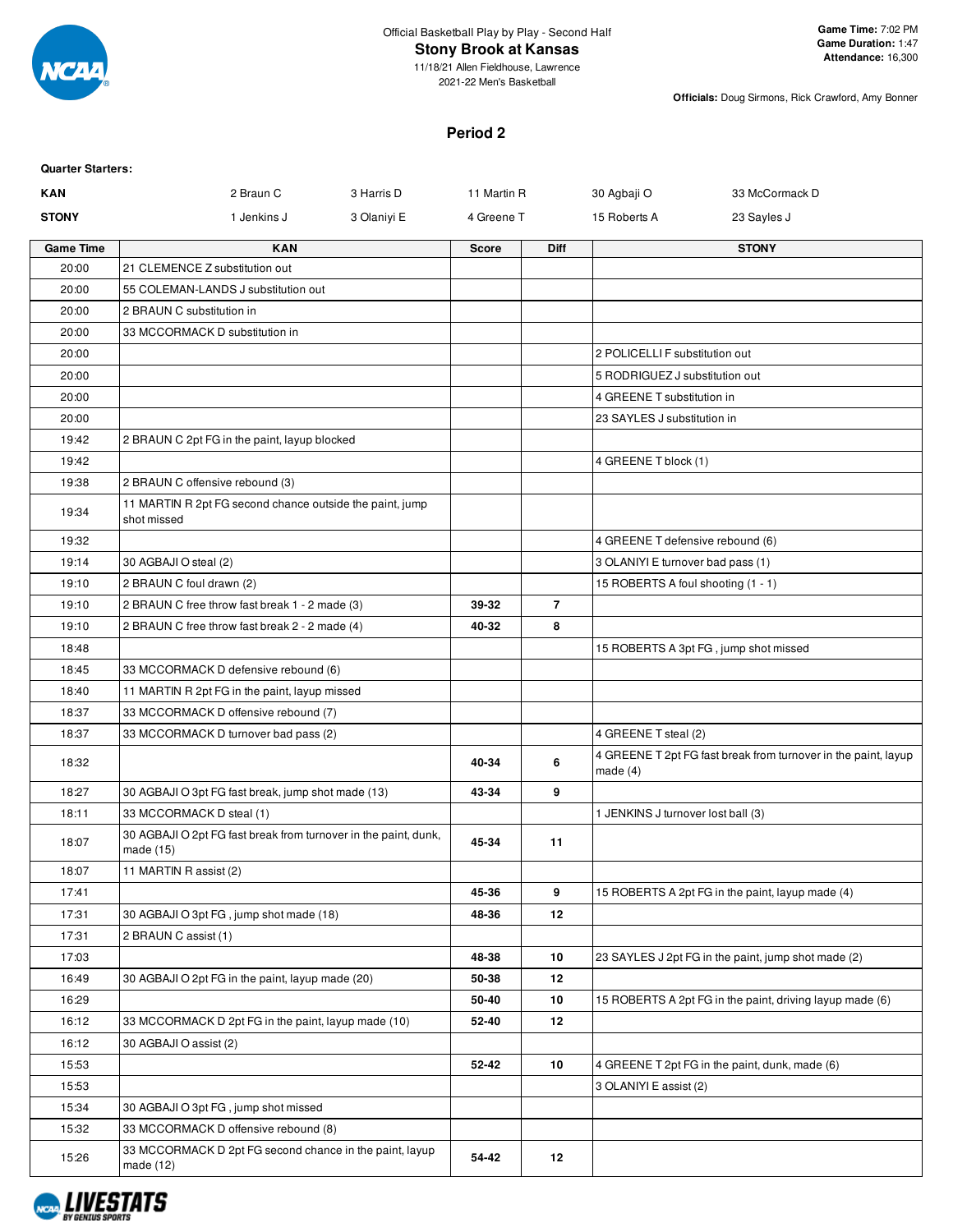

**Stony Brook at Kansas**

**Officials:** Doug Sirmons, Rick Crawford, Amy Bonner

| <b>Game Time</b> | <b>KAN</b>                                             | Score         | <b>Diff</b> | <b>STONY</b>                                                    |
|------------------|--------------------------------------------------------|---------------|-------------|-----------------------------------------------------------------|
| 15:26            |                                                        | Timeout media |             |                                                                 |
| 15:26            | 33 MCCORMACK D foul drawn (2)                          |               |             | 23 SAYLES J foul shooting (1 - 2)                               |
| 15:26            | 11 MARTIN R substitution out                           |               |             |                                                                 |
| 15:26            | 1 YESUFU J substitution in                             |               |             |                                                                 |
| 15:26            |                                                        |               |             | 3 OLANIYI E substitution out                                    |
| 15:26            |                                                        |               |             | 23 SAYLES J substitution out                                    |
| 15:26            |                                                        |               |             | 2 POLICELLI F substitution in                                   |
| 15:26            |                                                        |               |             | 5 RODRIGUEZ J substitution in                                   |
| 15:26            | 33 MCCORMACK D free throw 1 - 1 missed                 |               |             |                                                                 |
| 15:26            |                                                        |               |             | 4 GREENE T defensive rebound (7)                                |
| 15:05            |                                                        |               |             | 2 POLICELLI F 3pt FG, jump shot missed                          |
| 15:01            | 2 BRAUN C defensive rebound (4)                        |               |             |                                                                 |
| 14:42            | Timeout 30 Sec                                         |               |             |                                                                 |
| 14:42            | 33 MCCORMACK D substitution out                        |               |             |                                                                 |
| 14:42            | 44 LIGHTFOOT M substitution in                         |               |             |                                                                 |
| 14:42            |                                                        |               |             | 1 JENKINS J substitution out                                    |
| 14:42            |                                                        |               |             | 4 GREENE T substitution out                                     |
| 14:42            |                                                        |               |             | 3 OLANIYI E substitution in                                     |
| 14:42            |                                                        |               |             | 13 HABWE O substitution in                                      |
| 14:33            | 44 LIGHTFOOT M foul drawn (1)                          |               |             | 2 POLICELLI F foul personal (2 - 3)                             |
| 14:18            | 30 AGBAJI O 2pt FG outside the paint, jump shot missed |               |             |                                                                 |
| 14:14            |                                                        |               |             | 15 ROBERTS A defensive rebound (2)                              |
| 14:00            |                                                        |               |             | 13 HABWE O 3pt FG, jump shot missed                             |
| 14:00            |                                                        |               |             | 2 POLICELLI F offensive rebound (2)                             |
| 14:00            | 44 LIGHTFOOT M foul personal (1 - 1)                   |               |             | 2 POLICELLI F foul drawn (1)                                    |
| 13:56            |                                                        | 54-44         | 10          | 13 HABWE O 2pt FG second chance in the paint, layup made<br>(7) |
| 13:31            | 3 HARRIS D 3pt FG, jump shot missed                    |               |             |                                                                 |
| 13:29            |                                                        |               |             | 3 OLANIYI E defensive rebound (6)                               |
| 13:09            |                                                        |               |             | 15 ROBERTS A 2pt FG in the paint, layup missed                  |
| 13:05            | 2 BRAUN C defensive rebound (5)                        |               |             |                                                                 |
| 12:56            | 44 LIGHTFOOT M foul drawn (2)                          |               |             | 2 POLICELLI F foul personal (3 - 4)                             |
| 12:56            | 2 BRAUN C substitution out                             |               |             |                                                                 |
| 12:56            | 55 COLEMAN-LANDS J substitution in                     |               |             |                                                                 |
| 12:47            | 44 LIGHTFOOT M foul drawn (3)                          |               |             | 2 POLICELLI F foul personal (4 - 5)                             |
| 12:47            |                                                        |               |             | 2 POLICELLI F substitution out                                  |
| 12:47            |                                                        |               |             | 4 GREENE T substitution in                                      |
| 12:31            | 1 YESUFU J 3pt FG, jump shot made (5)                  | 57-44         | 13          |                                                                 |
| 12:31            | 55 COLEMAN-LANDS J assist (1)                          |               |             |                                                                 |
| 12:18            | 1 YESUFU J foul shooting (1 - 2)                       |               | 12          | 4 GREENE T foul drawn (2)                                       |
| 12:18<br>12:18   | 55 COLEMAN-LANDS J substitution out                    | 57-45         |             | 4 GREENE T free throw 1 - 2 made (7)                            |
| 12:18            | 0 PETTIFORD B substitution in                          |               |             |                                                                 |
| 12:18            |                                                        |               |             | 15 ROBERTS A substitution out                                   |
| 12:18            |                                                        |               |             | 1 JENKINS J substitution in                                     |
| 12:18            |                                                        | 57-46         | 11          | 4 GREENE T free throw 2 - 2 made (8)                            |
| 12:03            | 0 PETTIFORD B 2pt FG in the paint, layup made (4)      | 59-46         | 13          |                                                                 |
| 11:45            |                                                        |               |             | 3 OLANIYI E 2pt FG in the paint, layup missed                   |
| 11:43            | 44 LIGHTFOOT M defensive rebound (1)                   |               |             |                                                                 |
|                  |                                                        |               |             |                                                                 |

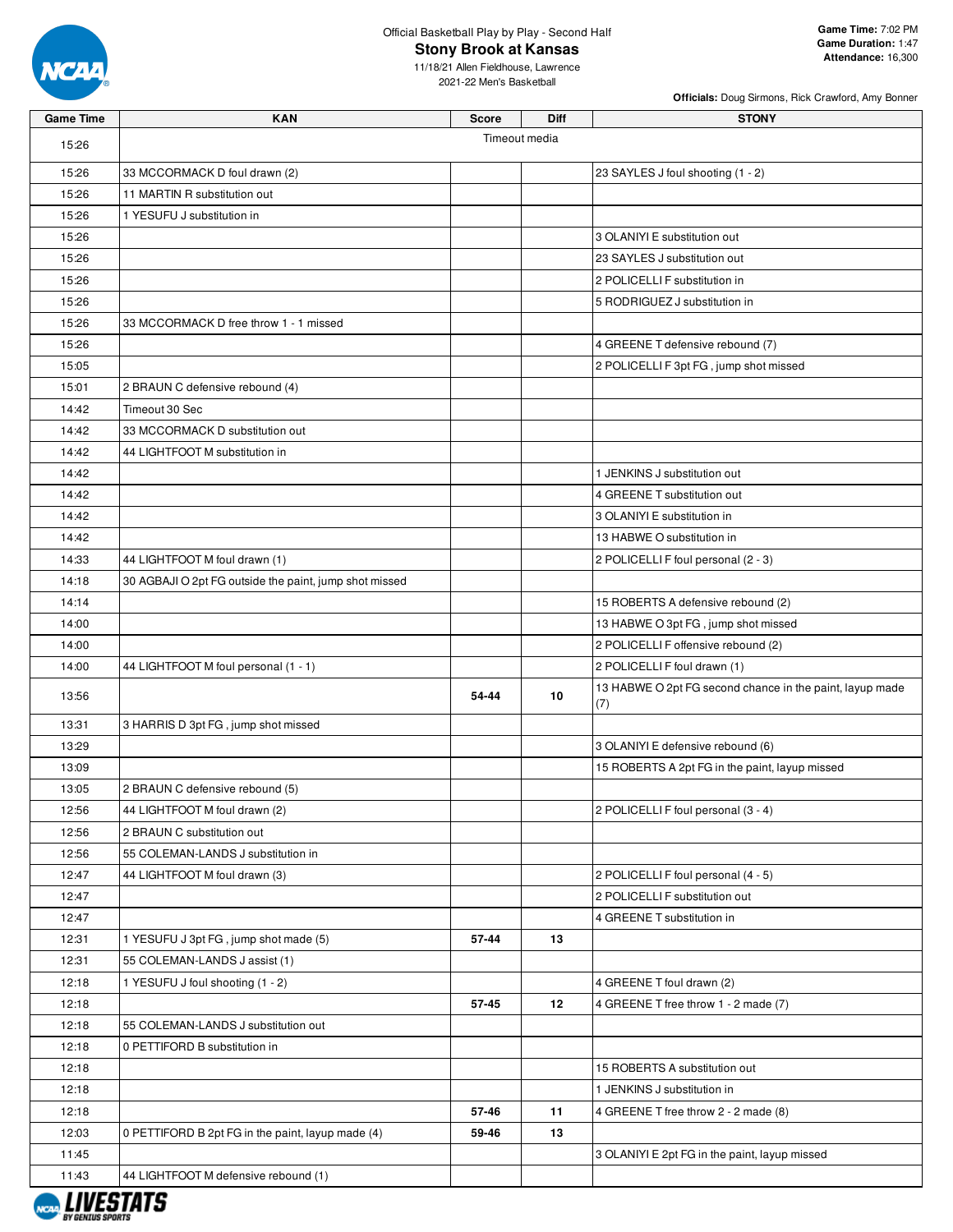

**Stony Brook at Kansas**

11/18/21 Allen Fieldhouse, Lawrence 2021-22 Men's Basketball

**Officials:** Doug Sirmons, Rick Crawford, Amy Bonner

| <b>Game Time</b> | <b>KAN</b>                                                                     | <b>Score</b>  | <b>Diff</b> | <b>STONY</b>                                                |
|------------------|--------------------------------------------------------------------------------|---------------|-------------|-------------------------------------------------------------|
| 11:32            | 30 AGBAJI O 2pt FG in the paint, jump shot made (22)                           | 61-46         | 15          |                                                             |
| 11:32            | 3 HARRIS D assist (4)                                                          |               |             |                                                             |
| 11:14            |                                                                                |               |             | 5 RODRIGUEZ J turnover lost ball (2)                        |
| 11:14            |                                                                                | Timeout media |             |                                                             |
| 11:14            | 44 LIGHTFOOT M substitution out                                                |               |             |                                                             |
| 11:14            | 21 CLEMENCE Z substitution in                                                  |               |             |                                                             |
| 10:50            | 21 CLEMENCE Z 3pt FG from turnover, jump shot made (3)                         | 64-46         | 18          |                                                             |
| 10:50            | 3 HARRIS D assist (5)                                                          |               |             |                                                             |
| 10:28            | 21 CLEMENCE Z steal (1)                                                        |               |             | 5 RODRIGUEZ J turnover bad pass (3)                         |
| 10:19            | 0 PETTIFORD B turnover out of bounds (1)                                       |               |             |                                                             |
| 10:10            | 3 HARRIS D steal (2)                                                           |               |             | 5 RODRIGUEZ J turnover lost ball (4)                        |
| 10:06            | 30 AGBAJI O 2pt FG fast break from turnover in the paint, layup<br>made $(24)$ | 66-46         | 20          |                                                             |
| 10:06            | 3 HARRIS D assist (6)                                                          |               |             |                                                             |
| 10:06            | 30 AGBAJI O foul drawn (3)                                                     |               |             | 1 JENKINS J foul shooting (1 - 6)                           |
| 10:06            |                                                                                |               |             | 5 RODRIGUEZ J substitution out                              |
| 10:06            |                                                                                |               |             | 15 ROBERTS A substitution in                                |
| 10:06            | 30 AGBAJI O free throw fast break 1 - 1 made (25)                              | 67-46         | 21          |                                                             |
| 09:39            |                                                                                |               |             | 1 JENKINS J 2pt FG in the paint, layup missed               |
| 09:39            | 21 CLEMENCE Z defensive rebound (1)                                            |               |             |                                                             |
| 09:39            | 21 CLEMENCE Z foul drawn (1)                                                   |               |             | 13 HABWE O foul personal (2 - 7)                            |
| 09:39            | 30 AGBAJI O substitution out                                                   |               |             |                                                             |
| 09:39            | 2 BRAUN C substitution in                                                      |               |             |                                                             |
| 09:39            | 21 CLEMENCE Z 1&1 free throw 1 made (4)                                        | 68-46         | 22          |                                                             |
| 09:38            | 21 CLEMENCE Z 1&1 free throw 2 missed                                          |               |             |                                                             |
| 09:37            |                                                                                |               |             | 15 ROBERTS A defensive rebound (3)                          |
| 09:27            |                                                                                |               |             | 13 HABWE O 3pt FG, jump shot missed                         |
| 09:23            | 0 PETTIFORD B defensive rebound (2)                                            |               |             |                                                             |
| 09:13            | 21 CLEMENCE Z 2pt FG in the paint, layup missed                                |               |             |                                                             |
| 09:10            |                                                                                |               |             | 4 GREENE T defensive rebound (8)                            |
| 09:07            |                                                                                |               |             | 3 OLANIYI E 3pt FG, jump shot missed                        |
| 09:03            | 0 PETTIFORD B defensive rebound (3)                                            |               |             |                                                             |
| 09:02            | 0 PETTIFORD B turnover bad pass (2)                                            |               |             |                                                             |
| 08:45            |                                                                                |               |             | 1 JENKINS J 2pt FG from turnover in the paint, layup missed |
| 08:42            | 2 BRAUN C defensive rebound (6)                                                |               |             |                                                             |
| 08:39            | 21 CLEMENCE Z 3pt FG fast break, jump shot made (7)                            | 71-46         | 25          |                                                             |
| 08:39            | 2 BRAUN C assist (2)                                                           |               |             |                                                             |
| 08:19            |                                                                                |               |             | 3 OLANIYI E 2pt FG in the paint, layup missed               |
| 08:18            |                                                                                |               |             | 13 HABWE O offensive rebound (1)                            |
| 08:18            | 2 BRAUN C foul shooting (3 - 3)                                                |               |             | 13 HABWE O foul drawn (1)                                   |
| 08:18            |                                                                                | 71-47         | 24          | 13 HABWE O free throw 1 - 2 made (8)                        |
| 08:18            | 3 HARRIS D substitution out                                                    |               |             |                                                             |
| 08:18            | 55 COLEMAN-LANDS J substitution in                                             |               |             |                                                             |
| 08:18            |                                                                                | 71-48         | 23          | 13 HABWE O free throw 2 - 2 made (9)                        |
| 08:04            | 55 COLEMAN-LANDS J 3pt FG, jump shot made (7)                                  | 74-48         | 26          |                                                             |
| 08:04            | 21 CLEMENCE Z assist (1)                                                       |               |             |                                                             |
| 07:41            |                                                                                |               |             | 15 ROBERTS A 2pt FG outside the paint, jump shot missed     |
| 07:38            | 21 CLEMENCE Z defensive rebound (2)                                            |               |             |                                                             |
| 07:28            | 2 BRAUN C 3pt FG, jump shot made (7)                                           | 77-48         | 29          |                                                             |

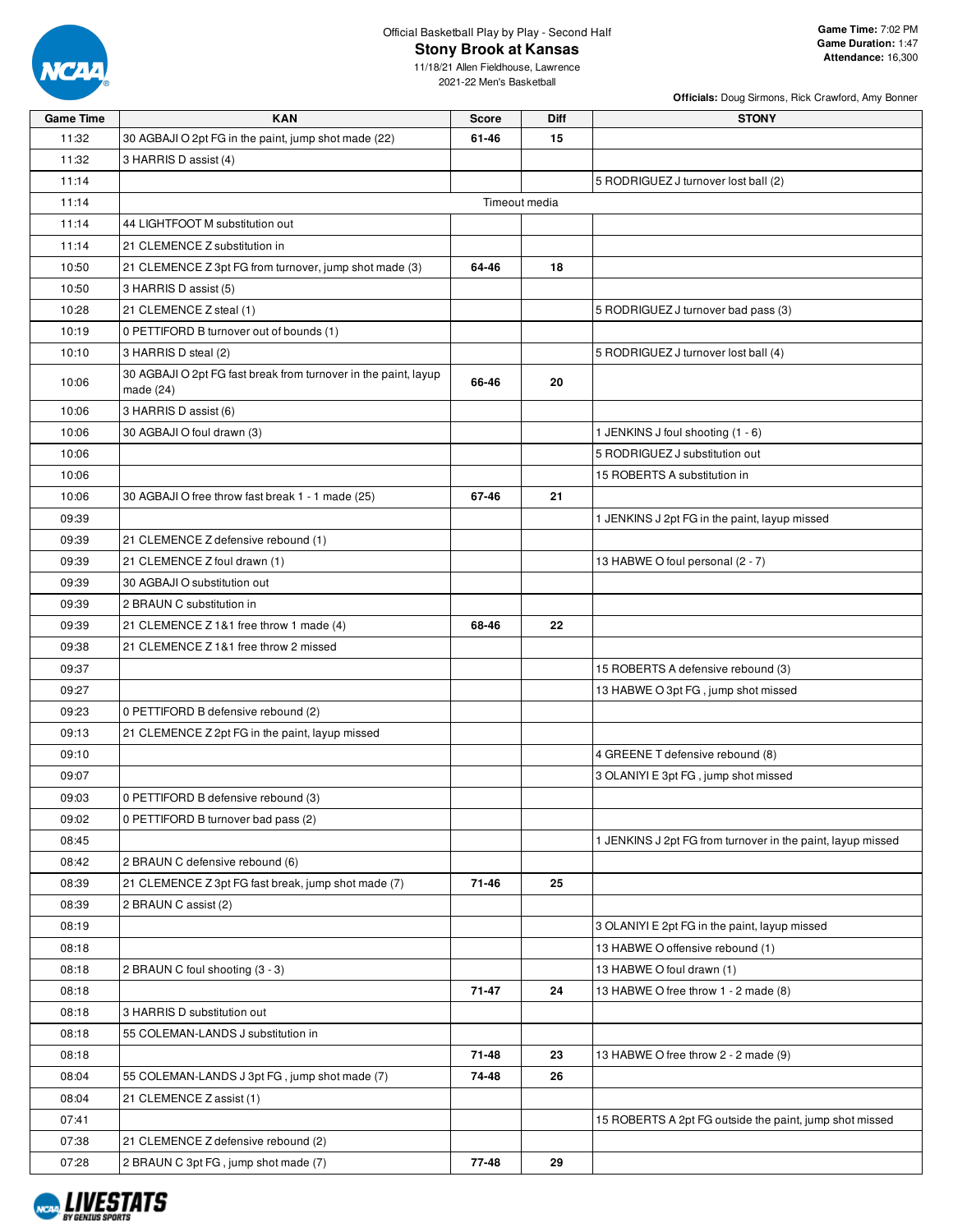

**Stony Brook at Kansas**

**Officials:** Doug Sirmons, Rick Crawford, Amy Bonner

| Game Time | KAN                                                                       | Score | Diff          | <b>STONY</b>                            |
|-----------|---------------------------------------------------------------------------|-------|---------------|-----------------------------------------|
| 07:28     | 55 COLEMAN-LANDS J assist (2)                                             |       |               |                                         |
| 07:25     |                                                                           |       |               | Timeout 60 Sec                          |
| 07:25     |                                                                           |       | Timeout media |                                         |
| 07:25     |                                                                           |       |               | 13 HABWE O substitution out             |
| 07:25     |                                                                           |       |               | 23 SAYLES J substitution in             |
| 07:10     |                                                                           | 77-51 | 26            | 4 GREENE T 3pt FG, jump shot made (11)  |
| 07:10     |                                                                           |       |               | 1 JENKINS J assist (1)                  |
| 06:53     | 2 BRAUN C 2pt FG in the paint, layup made (9)                             | 79-51 | 28            |                                         |
| 06:39     | 0 PETTIFORD B foul shooting (1 - 4)                                       |       |               | 23 SAYLES J foul drawn (2)              |
| 06:39     |                                                                           |       |               | 23 SAYLES J free throw 1 - 2 missed     |
| 06:39     |                                                                           |       |               | offensive dead ball rebound (1)         |
| 06:39     |                                                                           | 79-52 | 27            | 23 SAYLES J free throw 2 - 2 made (3)   |
| 06:33     | 21 CLEMENCE Z 3pt FG, jump shot missed                                    |       |               |                                         |
| 06:29     | 21 CLEMENCE Z offensive rebound (3)                                       |       |               |                                         |
| 06:27     | 0 PETTIFORD B 3pt FG second chance, jump shot missed                      |       |               |                                         |
| 06:24     | 1 YESUFU J offensive rebound (2)                                          |       |               |                                         |
| 06:19     | 1 YESUFU J 2pt FG second chance outside the paint, jump shot<br>missed    |       |               |                                         |
| 06:16     | 1 YESUFU J offensive rebound (3)                                          |       |               |                                         |
| 06:10     | 2 BRAUN C 2pt FG second chance in the paint, driving layup<br>made $(11)$ | 81-52 | 29            |                                         |
| 05:51     |                                                                           |       |               | 15 ROBERTS A 3pt FG, jump shot missed   |
| 05:48     |                                                                           |       |               | 4 GREENE T offensive rebound (9)        |
| 05:31     |                                                                           |       |               | 15 ROBERTS A turnover travel (2)        |
| 05:31     |                                                                           |       |               | 1 JENKINS J substitution out            |
| 05:31     |                                                                           |       |               | 3 OLANIYI E substitution out            |
| 05:31     |                                                                           |       |               | 4 GREENE T substitution out             |
| 05:31     |                                                                           |       |               | 15 ROBERTS A substitution out           |
| 05:31     |                                                                           |       |               | 23 SAYLES J substitution out            |
| 05:31     |                                                                           |       |               | 2 POLICELLI F substitution in           |
| 05:31     |                                                                           |       |               | 5 RODRIGUEZ J substitution in           |
| 05:31     |                                                                           |       |               | 10 ROBERTS K substitution in            |
| 05:31     |                                                                           |       |               | 11 DIALLO M substitution in             |
| 05:31     |                                                                           |       |               | 13 HABWE O substitution in              |
| 05:20     | 1 YESUFU J 2pt FG from turnover in the paint, layup missed                |       |               |                                         |
| 05:17     |                                                                           |       |               | 5 RODRIGUEZ J defensive rebound (1)     |
| 05:10     |                                                                           |       |               | 5 RODRIGUEZ J 3pt FG, jump shot missed  |
| 05:04     | 2 BRAUN C defensive rebound (7)                                           |       |               |                                         |
| 04:57     | 21 CLEMENCE Z 3pt FG, jump shot missed                                    |       |               |                                         |
| 04:54     |                                                                           |       |               | 10 ROBERTS K defensive rebound (1)      |
| 04:49     | 21 CLEMENCE Z foul shooting (1 - 5)                                       |       |               | 2 POLICELLI F foul drawn (2)            |
| 04:49     | 1 YESUFU J substitution out                                               |       |               |                                         |
| 04:49     | 30 AGBAJI O substitution in                                               |       |               |                                         |
| 04:49     |                                                                           |       |               | 2 POLICELLI F free throw 1 - 2 missed   |
| 04:49     |                                                                           |       |               | offensive dead ball rebound (2)         |
| 04:49     |                                                                           | 81-53 | 28            | 2 POLICELLI F free throw 2 - 2 made (4) |
| 04:39     | 21 CLEMENCE Z 2pt FG in the paint, layup made (9)                         | 83-53 | 30            |                                         |
| 04:39     | 30 AGBAJI O assist (3)                                                    |       |               |                                         |
| 04:20     | 55 COLEMAN-LANDS J steal (1)                                              |       |               | 10 ROBERTS K turnover lost ball (1)     |
| 03:55     | 21 CLEMENCE Z foul drawn (2)                                              |       |               | 13 HABWE O foul personal (3 - 8)        |

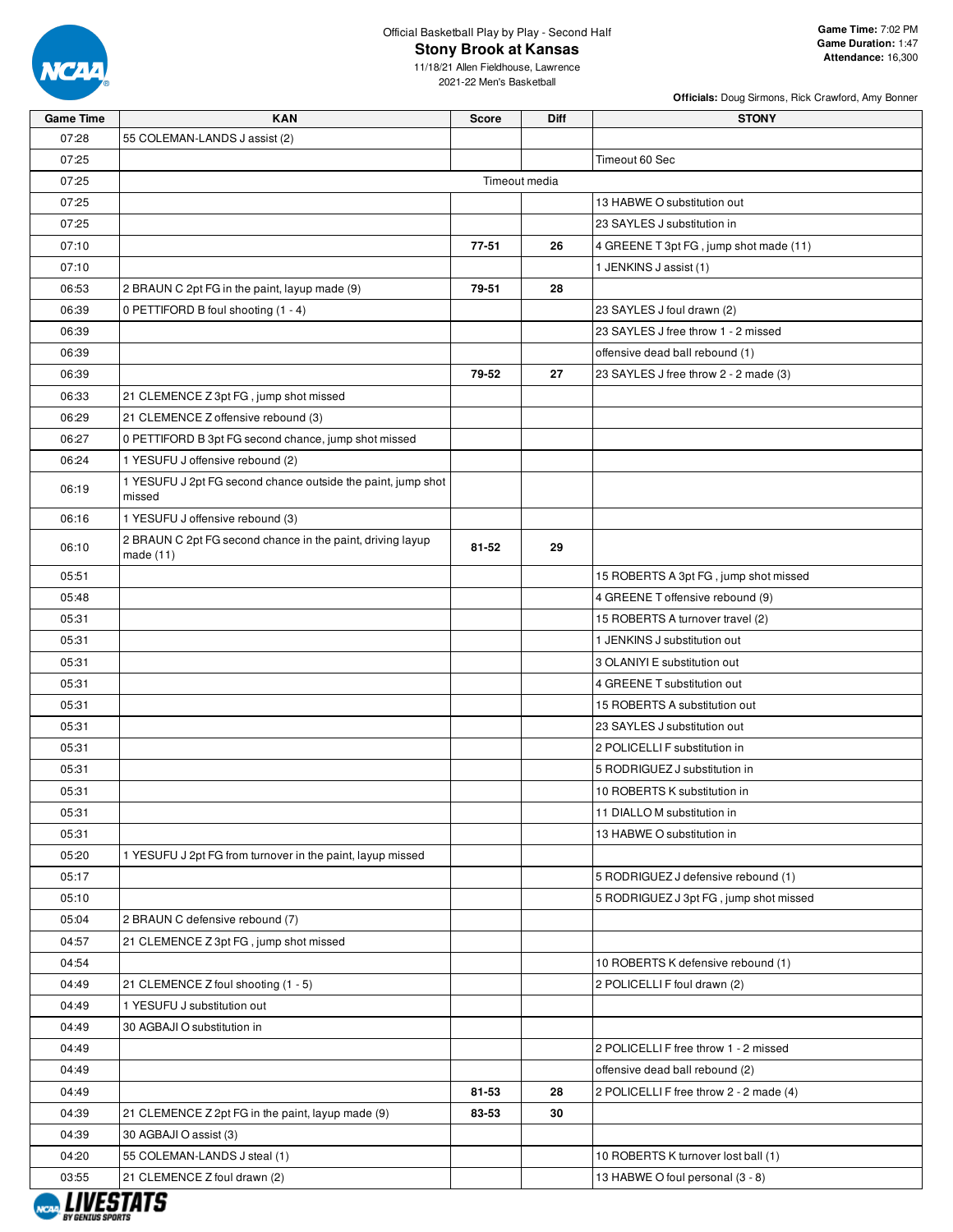

**Stony Brook at Kansas**

**Officials:** Doug Sirmons, Rick Crawford, Amy Bonner

| <b>Game Time</b> | <b>KAN</b>                                                                          | <b>Score</b>       | <b>Diff</b>   | <b>STONY</b>                                    |
|------------------|-------------------------------------------------------------------------------------|--------------------|---------------|-------------------------------------------------|
| 03:55            |                                                                                     |                    | Timeout media |                                                 |
| 03:55            | 2 BRAUN C substitution out                                                          |                    |               |                                                 |
| 03:55            | 24 ADAMS, JR. K substitution in                                                     |                    |               |                                                 |
| 03:55            | 21 CLEMENCE Z 1&1 free throw 1 made (10)                                            | 84-53              | 31            |                                                 |
| 03:55            | 21 CLEMENCE Z 1&1 free throw 2 made (11)                                            | 85-53              | 32            |                                                 |
| 03:44            |                                                                                     |                    |               | 2 POLICELLI F 3pt FG, jump shot missed          |
| 03:41            | 0 PETTIFORD B defensive rebound (4)                                                 |                    |               |                                                 |
| 03:24            | 30 AGBAJI O 3pt FG, jump shot missed                                                |                    |               |                                                 |
| 03:19            |                                                                                     |                    |               | 11 DIALLO M defensive rebound (1)               |
| 02:58            |                                                                                     |                    |               | 10 ROBERTS K turnover bad pass (2)              |
| 02:58            | 30 AGBAJI O substitution out                                                        |                    |               |                                                 |
| 02:58            | 55 COLEMAN-LANDS J substitution out                                                 |                    |               |                                                 |
| 02:58            | 12 TEAHAN C substitution in                                                         |                    |               |                                                 |
| 02:58            | 20 JANKOVICH M substitution in                                                      |                    |               |                                                 |
| 02:58            |                                                                                     |                    |               | 5 RODRIGUEZ J substitution out                  |
| 02:58            |                                                                                     |                    |               | 13 HABWE O substitution out                     |
| 02:58            |                                                                                     |                    |               | 22 PETTWAY T substitution in                    |
| 02:58            |                                                                                     |                    |               | 24 SHUMPERT P substitution in                   |
| 02:43            | 12 TEAHAN C 3pt FG from turnover, jump shot missed                                  |                    |               |                                                 |
| 02:39            | 21 CLEMENCE Z offensive rebound (4)                                                 |                    |               |                                                 |
| 02:39            | 21 CLEMENCE Z 2pt FG from turnover second chance in the<br>paint, layup missed      |                    |               |                                                 |
| 02:38            | 21 CLEMENCE Z offensive rebound (5)                                                 |                    |               |                                                 |
| 02:37            | 21 CLEMENCE Z 2pt FG from turnover second chance in the<br>paint, jump shot blocked |                    |               |                                                 |
| 02:37            |                                                                                     |                    |               | 11 DIALLO M block (1)                           |
| 02:31            |                                                                                     |                    |               | 10 ROBERTS K defensive rebound (2)              |
| 02:31            | 0 PETTIFORD B steal (1)                                                             |                    |               | 10 ROBERTS K turnover bad pass (3)              |
| 02:25            | 20 JANKOVICH M 3pt FG from turnover, jump shot missed                               |                    |               |                                                 |
| 02:22            |                                                                                     |                    |               | 2 POLICELLI F defensive rebound (3)             |
| 02:12            |                                                                                     | 85-56              | 29            | 24 SHUMPERT P 3pt FG, jump shot made (3)        |
| 02:12            |                                                                                     |                    |               | 2 POLICELLI F assist (1)                        |
| 01:38            | 12 TEAHAN C 3pt FG, jump shot missed                                                |                    |               |                                                 |
| 01:35            | 21 CLEMENCE Z offensive rebound (6)                                                 |                    |               |                                                 |
| 01:26            | 0 PETTIFORD B 2pt FG second chance outside the paint, jump<br>shot missed           |                    |               |                                                 |
| 01:23            |                                                                                     |                    |               | 24 SHUMPERT P defensive rebound (1)             |
| 01:16            |                                                                                     |                    |               | 10 ROBERTS K 2pt FG in the paint, layup blocked |
| 01:16            | 24 ADAMS, JR. K block (1)                                                           |                    |               |                                                 |
| 01:12            | 12 TEAHAN C defensive rebound (1)                                                   |                    |               |                                                 |
| 01:10            | 20 JANKOVICH M 3pt FG fast break, jump shot made (3)                                | 88-56              | 32            |                                                 |
| 01:10            | 0 PETTIFORD B assist (3)                                                            |                    |               |                                                 |
| 00:50            |                                                                                     | 88-59              | 29            | 24 SHUMPERT P 3pt FG, jump shot made (6)        |
| 00:50            |                                                                                     |                    |               | 11 DIALLO M assist (1)                          |
| 00:31            | 24 ADAMS, JR. K 3pt FG, jump shot missed                                            |                    |               |                                                 |
| 00:28            |                                                                                     |                    |               | 22 PETTWAY T defensive rebound (1)              |
| 00:18            |                                                                                     |                    |               | 2 POLICELLI F 3pt FG, jump shot missed          |
| 00:15            | 24 ADAMS, JR. K defensive rebound (1)                                               |                    |               |                                                 |
|                  |                                                                                     | <b>END OF GAME</b> |               |                                                 |
|                  |                                                                                     | KAN 88-59 STONY    |               |                                                 |
|                  |                                                                                     |                    |               |                                                 |

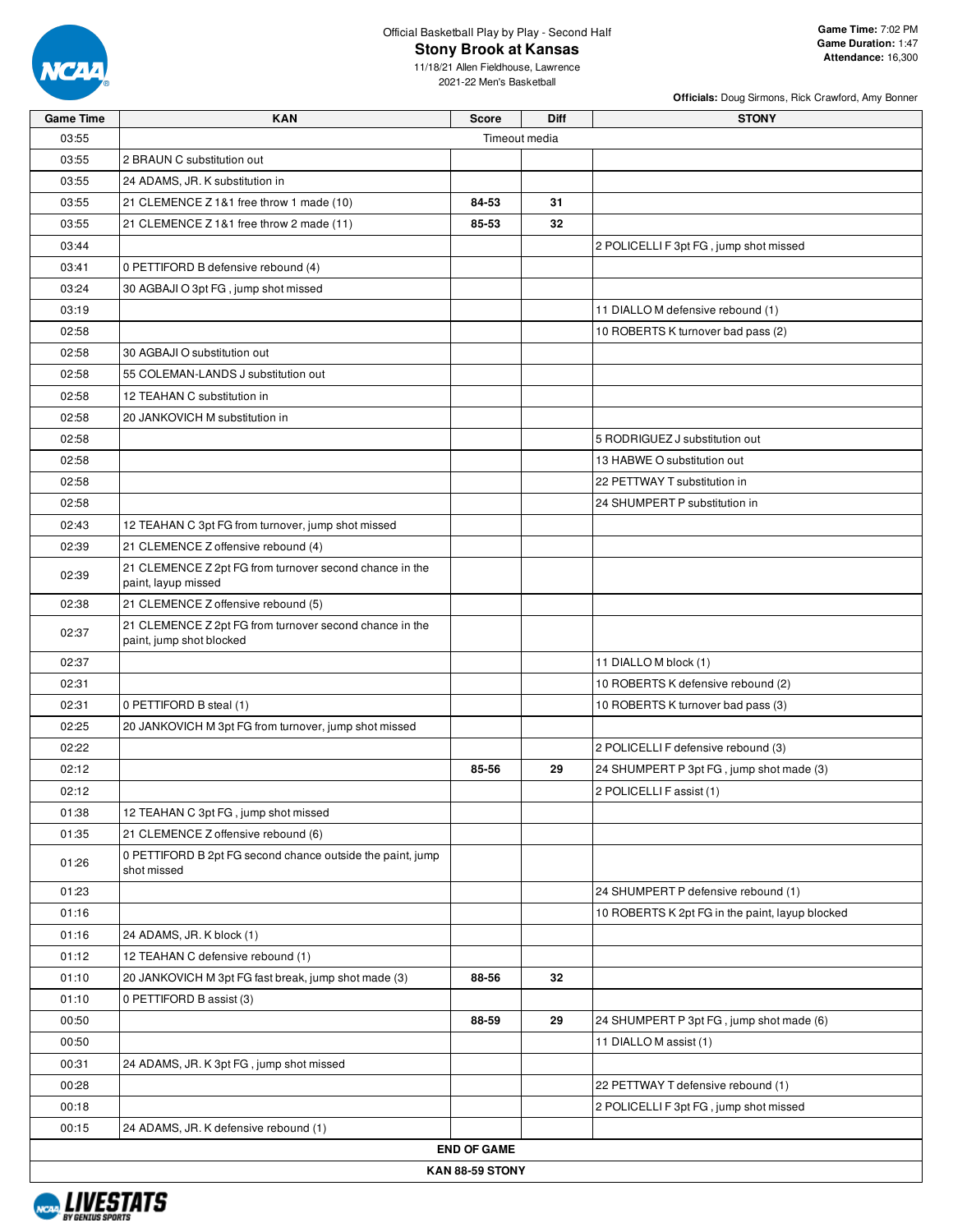

# Official Basketball Box Score - Second Half

**Stony Brook at Kansas**

11/18/21 Allen Fieldhouse, Lawrence 2021-22 Men's Basketball

**Officials:** Doug Sirmons, Rick Crawford, Amy Bonner

#### **Stony Brook - 27**

|               |                          |       | FG       | 3P       | <b>FT</b> |          | <b>Rebounds</b> |                |           | <b>Fouls</b> | <b>TP</b> | <b>AS</b> | <b>TO</b> | <b>ST</b> |           | <b>Blocks</b> | $+/-$                  |
|---------------|--------------------------|-------|----------|----------|-----------|----------|-----------------|----------------|-----------|--------------|-----------|-----------|-----------|-----------|-----------|---------------|------------------------|
|               | NO. Name                 | Min   | M-A      | M-A      | M-A       | OR.      | <b>DR</b>       | <b>TOT</b>     | <b>PF</b> | <b>FD</b>    |           |           |           |           | <b>BS</b> | <b>BA</b>     |                        |
| 23            | Jaden Sayles<br>F        | 06:28 | $1 - 1$  | $0 - 0$  | $1-2$     | $\Omega$ | 0               | 0              |           |              | 3         | $\Omega$  | $\Omega$  | 0         | $\Omega$  | 0             | -6                     |
|               | Jahlil Jenkins<br>G      | 12:05 | $0 - 2$  | $0 - 0$  | $0 - 0$   | $\Omega$ | 0               | 0              |           | 0            | 0         |           |           | 0         | $\Omega$  | 0             | -23                    |
| 3             | Elijah Olaniyi<br>G      | 13:45 | $0 - 3$  | $0 - 1$  | $0 - 0$   | 0        |                 |                | $\Omega$  | $\Omega$     | 0         |           |           | 0         | $\Omega$  | 0             | -23                    |
| 4             | <b>Tykei Greene</b><br>G | 12:34 | $3-3$    | $1 - 1$  | $2 - 2$   |          | 3               | 4              | 0         |              | 9         | 0         | 0         |           |           | 0             | -25                    |
| 15            | Anthony Roberts<br>G     | 12:17 | $2 - 6$  | $0 - 2$  | $0 - 0$   | 0        | 2               | 2              |           | 0            | 4         | 0         |           | 0         | $\Omega$  | 0             | -15                    |
| 2             | Frankie Policelli        | 08:10 | $0 - 3$  | $0 - 3$  | $1-2$     |          |                 | $\overline{2}$ | 3         | 2            |           |           | 0         | 0         | 0         | 0             | $\overline{c}$         |
| 5             | Juan Felix Rodriguez     | 07:53 | $0 - 1$  | $0 - 1$  | $0 - 0$   | 0        |                 |                | 0         | 0            |           | 0         | 3         | 0         | $\Omega$  | 0             | $-11$                  |
| 13            | Omar Habwe               | 09:50 | $1-3$    | $0 - 2$  | $2 - 2$   |          | 0               |                | 2         |              | 4         | 0         | 0         | 0         | $\Omega$  | 0             | $-20$                  |
| 10            | Kaine Roberts            | 05:31 | $0 - 1$  | $0 - 0$  | $0 - 0$   | 0        | 2               | 2              | $\Omega$  | 0            | 0         | $\Omega$  | 3         | 0         | $\Omega$  |               | 0                      |
| 11            | <b>Mohamed Diallo</b>    | 05:31 | $0 - 0$  | $0 - 0$  | $0 - 0$   | $\Omega$ |                 |                | $\Omega$  | 0            | $\Omega$  |           | 0         | 0         |           | $\Omega$      | 0                      |
| 22            | Tanahj Pettway           | 02:58 | $0 - 0$  | $0 - 0$  | $0 - 0$   | $\Omega$ |                 |                | 0         | 0            |           |           | 0         | 0         | 0         | 0             | 3                      |
| 24            | Payton Shumpert          | 02:58 | $2 - 2$  | $2 - 2$  | $0 - 0$   | 0        |                 |                | $\Omega$  | 0            | 6         | 0         | 0         | 0         | $\Omega$  | 0             | 3                      |
| Team          |                          |       |          |          |           | $\Omega$ | 0               | $\Omega$       |           |              | 0         |           | 0         |           |           |               |                        |
| <b>Totals</b> |                          |       | $9 - 25$ | $3 - 12$ | $6 - 8$   | 3        | 13              | 16             | 8         | 5            | 27        | 4         | 9         |           | 2         |               | $-23$                  |
|               |                          |       |          |          |           |          |                 |                |           |              |           |           |           |           |           |               | Toobnical Fouler: NONE |

| 3PT%          | 3-12     | 25.0%                    |
|---------------|----------|--------------------------|
| FT%           | 6-8      | 75%                      |
| <b>GM FG%</b> | $9 - 25$ | 36.0%                    |
| 3PT%          | $3-12$   | 25.0%                    |
|               |          |                          |
| FT%           | 6-8      | 75.0%                    |
|               |          | Dead Ball Rebounds: 2, 0 |
|               |          |                          |

**Shooting By Period 2 nd FG%** 9-25 36.0%

#### **Kansas - 50**

**Technical Fouls:**:NONE

**Technical Fouls:**:NONE

|               |                         |       | FG      | 3P       | FT      |          |               | <b>Rebounds</b> |           | <b>Fouls</b> | TP       | <b>AS</b>    | TO I     | <b>ST</b> | <b>Blocks</b> |             | $+/-$ |
|---------------|-------------------------|-------|---------|----------|---------|----------|---------------|-----------------|-----------|--------------|----------|--------------|----------|-----------|---------------|-------------|-------|
|               | NO. Name                | Min   | M-A     | M-A      | M-A     | OR.      | <b>DR</b>     | <b>TOT</b>      | <b>PF</b> | <b>FD</b>    |          |              |          |           | <b>BS</b>     | <b>BA</b>   |       |
| 33            | F<br>David McCormack    | 05:18 | $2 - 2$ | $0-0$    | $0 - 1$ | 2        |               | 3               | $\Omega$  |              | 4        | $\Omega$     |          |           | 0             | 0           | 6     |
| 2             | Christian Braun<br>G    | 12:48 | $3 - 4$ | $1 - 1$  | $2 - 2$ |          | 4             | 5               |           |              | 9        | 2            | 0        | 0         | $\mathbf 0$   | 1           | 13    |
| 3             | Dajuan Harris<br>G      | 11:42 | $0 - 1$ | $0 - 1$  | $0-0$   | $\Omega$ | $\Omega$      | $\Omega$        | $\Omega$  | $\Omega$     | $\Omega$ | 3            | 0        |           | $\Omega$      | 0           | 18    |
| 11            | <b>Remy Martin</b><br>G | 04:34 | $0 - 2$ | $0-0$    | $0 - 0$ | $\Omega$ | $\Omega$      | 0               | 0         | 0            | 0        |              | 0        | 0         | 0             | $\mathbf 0$ | 6     |
| 30            | Ochai Agbaji<br>G       | 12:12 | $6-9$   | $2 - 4$  | $1 - 1$ | $\Omega$ | $\Omega$      | $\Omega$        | $\Omega$  |              | 15       | $\mathbf{2}$ | 0        |           | 0             | 0           | 18    |
|               | Joseph Yesufu           | 10:37 | $1-3$   | $1 - 1$  | $0 - 0$ | 2        | $\Omega$      | 2               |           | $\mathbf{0}$ | 3        | 0            | 0        | 0         | 0             | 0           | 17    |
| 44            | Mitch Lightfoot         | 03:28 | $0 - 0$ | $0-0$    | $0-0$   | $\Omega$ |               |                 |           | 3            | 0        | 0            | 0        | 0         | $\Omega$      | 0           | 3     |
| 55            | Jalen Coleman-Lands     | 05:58 | $1 - 1$ | $1 - 1$  | $0 - 0$ | $\Omega$ | 0             | 0               | $\Omega$  | 0            | 3        | 2            | 0        |           | 0             | $\mathbf 0$ | 10    |
| 0             | <b>Bobby Pettiford</b>  | 12:18 | 1-3     | $0 - 1$  | $0 - 0$ | $\Omega$ | 3             | 3               |           | 0            | 2        |              | 2        |           | 0             | 0           | 17    |
| 21            | Zach Clemence           | 11:14 | $3-8$   | $2 - 4$  | $3 - 4$ | 4        | $\mathcal{P}$ | 6               |           | 2            | 11       |              | $\Omega$ |           | $\Omega$      | 1           | 14    |
| 24            | KJ Adams, Jr.           | 03:55 | $0 - 1$ | $0 - 1$  | $0-0$   | $\Omega$ |               |                 | $\Omega$  | 0            | $\Omega$ | 0            | 0        | 0         |               | 0           | $-1$  |
| 12            | Chris Teahan            | 02:58 | $0 - 2$ | $0 - 2$  | $0 - 0$ | $\Omega$ |               | 1               | $\Omega$  | 0            | 0        | 0            | 0        | 0         | 0             | 0           | -3    |
| 20            | Michael Jankovich       | 02:58 | 1-2     | $1-2$    | $0-0$   | $\Omega$ | 0             | 0               | $\Omega$  | 0            | 3        | 0            | 0        | 0         | 0             | 0           | -3    |
|               | Team                    |       |         |          |         | $\Omega$ | $\Omega$      | $\Omega$        |           |              | 0        |              | $\Omega$ |           |               |             |       |
| <b>Totals</b> |                         |       | 18-38   | $8 - 18$ | $6 - 8$ | 9        | 13            | 22              | 5         | 8            | 50       | 12           | 3        | 6         |               | 2           | 23    |

| <b>Shooting By Period</b> |          |       |  |  |  |  |  |  |  |  |  |  |
|---------------------------|----------|-------|--|--|--|--|--|--|--|--|--|--|
| 2 <sup>nd</sup> FG%       | 18-38    | 47.4% |  |  |  |  |  |  |  |  |  |  |
| 3PT%                      | $8 - 18$ | 44.4% |  |  |  |  |  |  |  |  |  |  |
| FT%                       | 6-8      | 75%   |  |  |  |  |  |  |  |  |  |  |
| <b>GMFG%</b>              | 18-38    | 47.4% |  |  |  |  |  |  |  |  |  |  |
| 3PT%                      | $8 - 18$ | 44.4% |  |  |  |  |  |  |  |  |  |  |
| FT%                       | $6-8$    | 75.0% |  |  |  |  |  |  |  |  |  |  |

Dead Ball Rebounds: 0, 0

|                                                              | <b>STONY</b><br><b>KAN</b> |                                         |  |  |  |  |  |
|--------------------------------------------------------------|----------------------------|-----------------------------------------|--|--|--|--|--|
| <b>Biggest lead</b>                                          |                            | 0 (1st 20:00) 32 (2 <sup>nd</sup> 3:55) |  |  |  |  |  |
| <b>Best Scoring Run</b> $3(2^{nd} 7:10)$ 14( $2^{nd} 8:39$ ) |                            |                                         |  |  |  |  |  |
| <b>Lead Changes</b>                                          |                            |                                         |  |  |  |  |  |
| <b>Times Tied</b>                                            |                            |                                         |  |  |  |  |  |
| Time with Lead                                               | 19:42<br>00:00             |                                         |  |  |  |  |  |

| <b>Points from</b>    | <b>STONY KAN</b> |    | <b>Period by Period Scoring</b> |       |     |     |  |  |  |  |  |
|-----------------------|------------------|----|---------------------------------|-------|-----|-----|--|--|--|--|--|
| Turnovers             |                  | 12 |                                 | 1st l | 2nd | TOT |  |  |  |  |  |
| Paint                 | 12               | 20 |                                 |       |     |     |  |  |  |  |  |
| <b>Second Chancel</b> | 4                | 4  | <b>STONY</b>                    | 32    | 27  | 59  |  |  |  |  |  |
| <b>Fast Breaks</b>    | 2                | 16 | <b>KAN</b>                      |       |     |     |  |  |  |  |  |
| <b>Bench</b>          | 11               | 22 |                                 | 38    | 50  | 88  |  |  |  |  |  |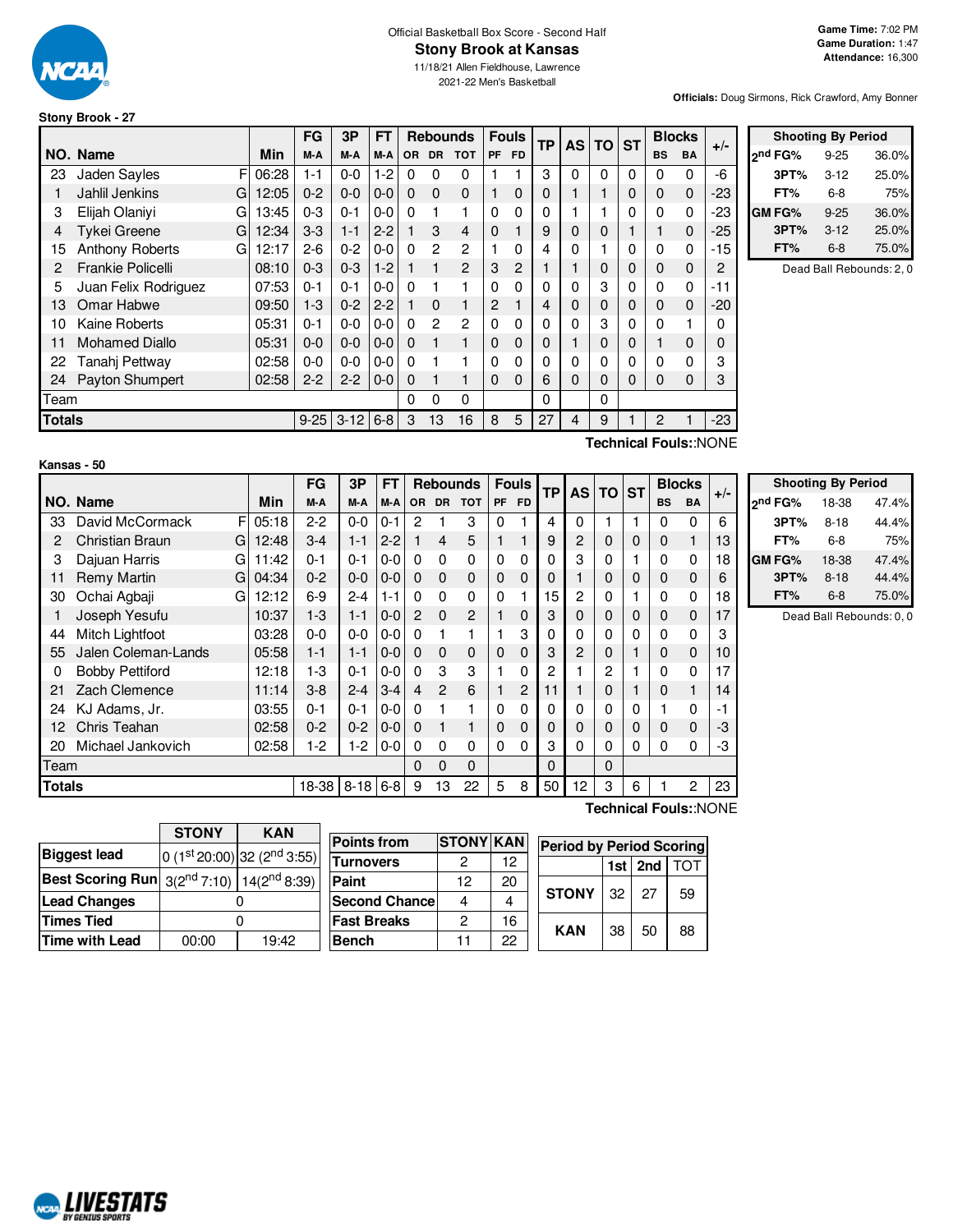

**Officials:** Doug Sirmons, Rick Crawford, Amy Bonner

{ Players => 0, 1, 2, 3, 5, 10, 11, 12, 13, 15, 20, 21, 24, 30, 31, 33, 44, 55; } FG Types => All; Results => All;

{ Players => All; } FG Types => All; Results => All;



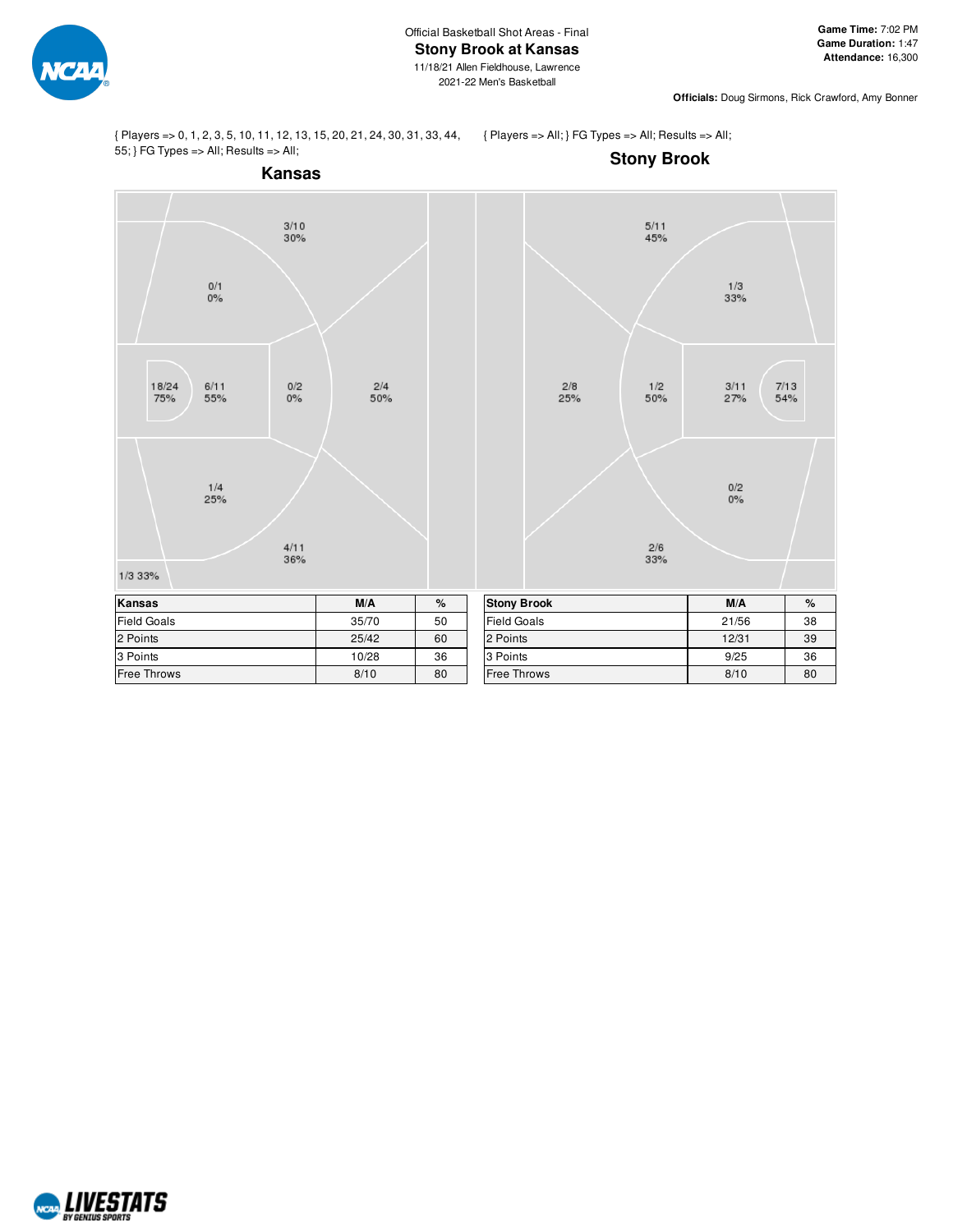

2021-22 Men's Basketball

**Officials:** Doug Sirmons, Rick Crawford, Amy Bonner

# **Stony Brook**

| <b>No</b>      | Name                   |       | <b>Mins</b> |           | <b>Score</b> |          | <b>Points Diff</b> |      | Points per Min |                | <b>Assists</b> |     | <b>Rebounds</b> |              | <b>Steals</b>  |    | <b>Turnovers</b> |
|----------------|------------------------|-------|-------------|-----------|--------------|----------|--------------------|------|----------------|----------------|----------------|-----|-----------------|--------------|----------------|----|------------------|
|                |                        | On    | Off         | On.       | Off          | On       | Off                | On   | Off            | On             | Off            | On. | Off             | <b>On</b>    | Off            | On | Off              |
|                | Jahlil Jenkins         | 27:45 | 12:15       | $42 - 65$ | $17 - 23$    | $-23$    | -6                 | 1.51 | 1.39           | 6              | 3              | 20  | 11              | 3            |                | 9  |                  |
| 2              | Frankie Policelli      | 16:44 | 23:16       | $25 - 25$ | $34 - 63$    | $\Omega$ | $-29$              | 1.49 | 1.46           | 5              | 4              | 17  | 14              | 3            |                |    |                  |
| 3              | Elijah Olaniyi         | 26:40 | 13:20       | $37 - 68$ | $22 - 20$    | $-31$    | $\overline{2}$     | 1.39 | 1.65           | 4              | 5              | 18  | 13              | 3            |                | 10 | 4                |
| $\overline{4}$ | <b>Tykei Greene</b>    | 28:46 | 11:14       | $46 - 73$ | $13 - 15$    | $-27$    | $-2$               | 1.60 | 1.16           | 6              | 3              | 19  | 12              | 3            |                | 8  | 6                |
| 5              | Juan Felix Rodriguez   | 20:47 | 19:13       | $30 - 40$ | $29 - 48$    | $-10$    | $-19$              | 1.44 | 1.51           | 4              | 5              | 16  | 15              | 3            |                | 9  |                  |
| 10             | Kaine Roberts          | 05:31 | 34:29       | $7 - 7$   | $52 - 81$    | $\Omega$ | $-29$              | 1.27 | 1.51           | 2              | $\overline{ }$ |     | 24              | $\Omega$     | $\overline{4}$ | 3  | 11               |
| 11             | <b>Mohamed Diallo</b>  | 05:31 | 34:29       | $7 - 7$   | $52 - 81$    | $\Omega$ | $-29$              | 1.27 | 1.51           | $\overline{c}$ |                |     | 24              | 0            | 4              | 3  |                  |
| 13             | Omar Habwe             | 17:54 | 22:06       | $20 - 45$ | $39 - 43$    | $-25$    | $-4$               | 1.12 | 1.76           | 3              | 6              | 13  | 18              |              | 3              | 8  | 6                |
| 15             | <b>Anthony Roberts</b> | 30:27 | 09:33       | $48 - 70$ | $11 - 18$    | $-22$    | $-7$               | 1.58 | 1.15           | 6              | 3              | 22  | 9               | 3            |                |    |                  |
| 22             | Tanahi Pettway         | 02:58 | 37:02       | $6 - 3$   | $53 - 85$    | 3        | $-32$              | 2.02 | 1.43           | $\overline{2}$ | $\overline{7}$ | 4   | 27              | $\mathbf{0}$ | 4              |    | 13               |
| 23             | Jaden Sayles           | 13:59 | 26:01       | $21 - 34$ | $38 - 54$    | $-13$    | $-16$              | 1.50 | 1.46           | 3              | 6              | 8   | 23              |              | 3              | 4  | 10               |
| 24             | Payton Shumpert        | 02:58 | 37:02       | $6 - 3$   | $53 - 85$    | 3        | $-32$              | 2.02 | 1.43           | $\overline{2}$ | $\overline{ }$ | 4   | 27              | $\Omega$     | 4              |    | 13               |

# **Kansas**

| No             | Name                   |       | Mins  |           | <b>Score</b> |      | <b>Points Diff</b> |      | Points per Min |                | <b>Assists</b> |    | <b>Rebounds</b> |           | <b>Steals</b>            |              | <b>Turnovers</b> |
|----------------|------------------------|-------|-------|-----------|--------------|------|--------------------|------|----------------|----------------|----------------|----|-----------------|-----------|--------------------------|--------------|------------------|
|                |                        | On    | Off   | On        | Off          | On   | Off                | On   | Off            | On             | Off            | On | Off             | <b>On</b> | Off                      | On           | Off              |
| $\mathbf 0$    | <b>Bobby Pettiford</b> | 20:25 | 19:35 | $45 - 33$ | $43 - 26$    | 12   | 17                 | 2.20 | 2.20           | 11             | 8              | 21 | 20              | 4         | 4                        | 3            | 4                |
|                | Joseph Yesufu          | 15:46 | 24:14 | $42 - 16$ | $46 - 43$    | 26   | 3                  | 2.66 | 1.90           | 8              | 11             | 18 | 23              | 3         | 5                        | 2            | 5                |
| $\overline{c}$ | Christian Braun        | 24:10 | 15:50 | $55 - 35$ | $33 - 24$    | 20   | 9                  | 2.28 | 2.08           | 10             | 9              | 27 | 14              | 5         | 3                        | 4            | 3                |
| 3              | Dajuan Harris          | 27:05 | 12:55 | $65 - 36$ | $23 - 23$    | 29   | $\Omega$           | 2.40 | 1.78           | 13             | 6              | 27 | 14              | 6         | 2                        |              | $\Omega$         |
| 11             | Remy Martin            | 17:48 | 22:12 | $35 - 32$ | $53 - 27$    | 3    | 26                 | 1.97 | 2.39           | 8              | 11             | 16 | 25              | 3         | 5                        | 4            | 3                |
| 12             | Chris Teahan           | 02:58 | 37:02 | $3 - 6$   | $85 - 53$    | $-3$ | 32                 | 1.01 | 2.30           |                | 18             | 5  | 36              |           | $\overline{7}$           | $\mathbf{0}$ |                  |
| 20             | Michael Jankovich      | 02:58 | 37:02 | $3 - 6$   | $85 - 53$    | -3   | 32                 | 1.01 | 2.30           |                | 18             | 5  | 36              |           |                          | 0            |                  |
| 21             | Zach Clemence          | 12:03 | 27:57 | $27 - 15$ | $61 - 44$    | 12   | 17                 | 2.24 | 2.18           | $\overline{ }$ | 12             | 16 | 25              | 4         | 4                        | 3            | 4                |
| 24             | KJ Adams, Jr.          | 05:48 | 34:12 | $9 - 10$  | 79 - 49      | -1   | 30                 | 1.55 | 2.31           |                | 18             |    | 34              |           | $\overline{\phantom{a}}$ | 0            |                  |
| 30             | Ochai Agbaji           | 30:19 | 09:41 | $67 - 43$ | $21 - 16$    | 24   | 5.                 | 2.21 | 2.17           | 15             | 4              | 27 | 14              | 7         |                          | 6            |                  |
| 33             | David McCormack        | 14:59 | 25:01 | $35 - 22$ | $53 - 37$    | 13   | 16                 | 2.34 | 2.12           | 6              | 13             | 17 | 24              | 4         | 4                        | 3            | 4                |
| 44             | Mitch Lightfoot        | 11:05 | 28:55 | $22 - 18$ | $66 - 41$    | 4    | 25                 | 1.98 | 2.28           | 6              | 13             |    | 34              | 0         | 8                        |              | 6                |
| 55             | Jalen Coleman-Lands    | 14:36 | 25:24 | $32 - 23$ | $56 - 36$    | 9    | 20                 | 2.19 | 2.20           | 8              | 11             | 12 | 29              |           |                          | 2            | 5                |

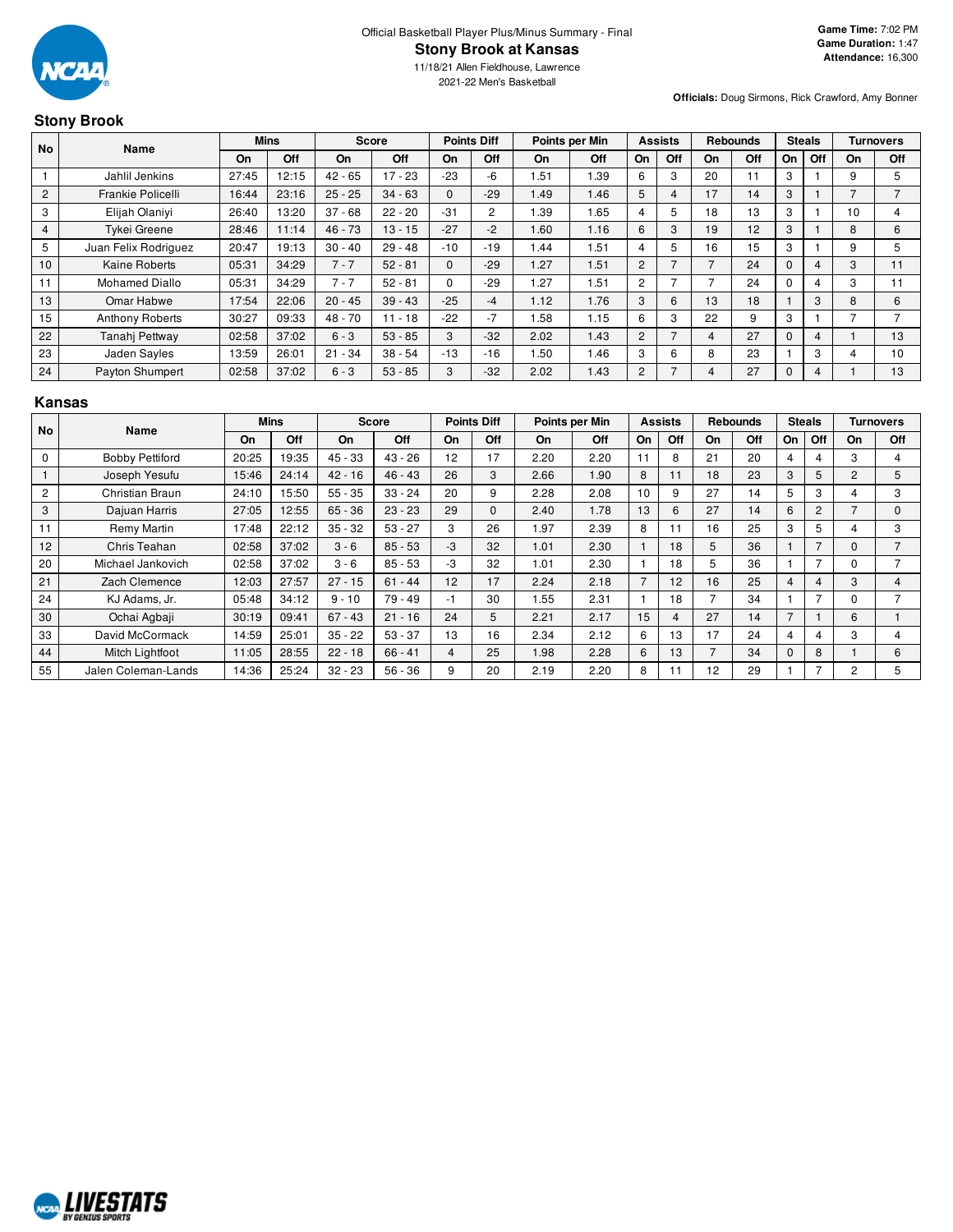

**Officials:** Doug Sirmons, Rick Crawford, Amy Bonner

# Players => AllFG Types=>AllResults=>All **Stony Brook**





**Blow Up Chart**



(N) Missed **O** Made

N - Player Number

| <b>Stony Brook</b> | M/A   | %  | <b>Stony Brook</b>       | M/A       | $\%$ |
|--------------------|-------|----|--------------------------|-----------|------|
| <b>Field Goals</b> | 21/56 | 38 | Points in the Paint      | 20(10/24) | 42   |
| 2 Points           | 12/31 | 39 | <b>Fast Break Points</b> | 7(3/3)    | 100  |
| 3 Points           | 9/25  | 36 | Second Chance Points     | (6/6)     | 100  |
| <b>Free Throws</b> | 8/10  | 80 | <b>Effective FG%</b>     | 46        |      |

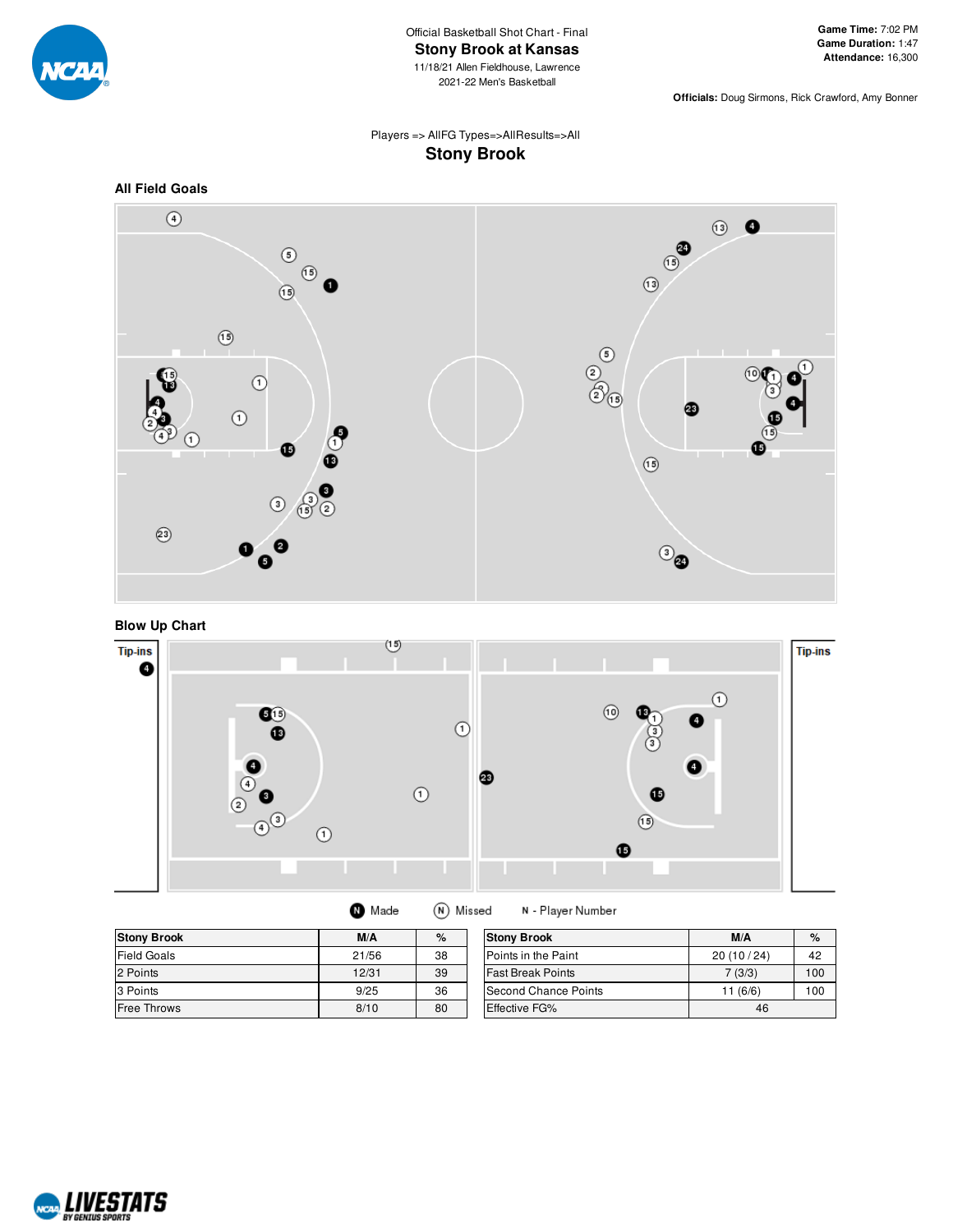

2021-22 Men's Basketball

**Officials:** Doug Sirmons, Rick Crawford, Amy Bonner

#### Players => 0, 1, 2, 3, 5, 10, 11, 12, 13, 15, 20, 21, 24, 30, 31, 33, 44, 55FG Types=>AllResults=>All









| Made | (N) Missed |
|------|------------|
|------|------------|

N - Player Number

| Kansas             | M/A   | %  | Kansas                   | M/A          | $\%$ |
|--------------------|-------|----|--------------------------|--------------|------|
| <b>Field Goals</b> | 35/70 | 50 | Points in the Paint      | 48 (24 / 35) | 69   |
| 2 Points           | 25/42 | 60 | <b>Fast Break Points</b> | 27 (13/13)   | 100  |
| 3 Points           | 10/28 | 36 | Second Chance Points     | 6(3/12)      | 25   |
| <b>Free Throws</b> | 8/10  | 80 | <b>Effective FG%</b>     | 57           |      |

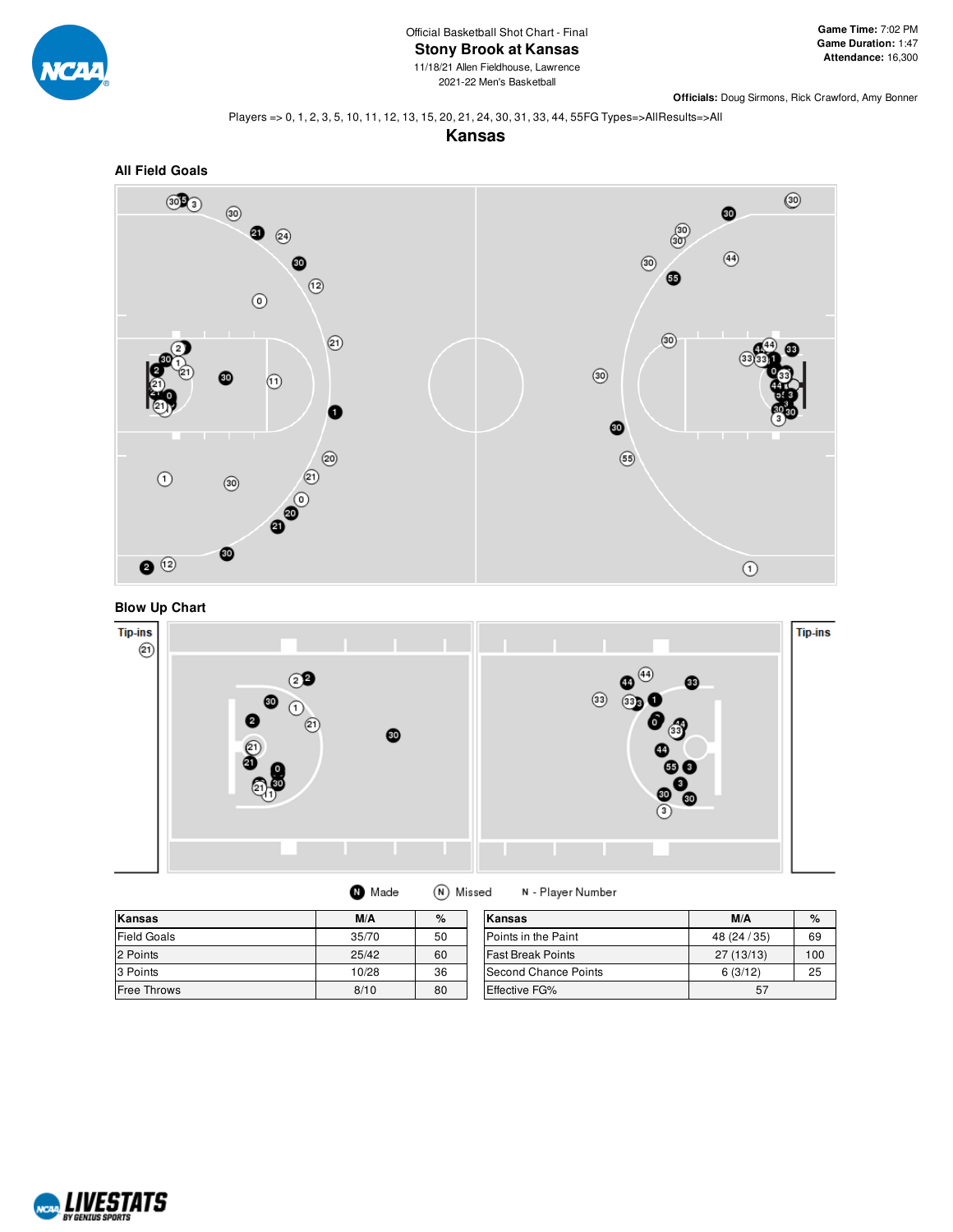

2021-22 Men's Basketball

## **Stony Brook**

|                                                                                | Quarter        | <b>Time</b> | Quarter               | Time  | Time on |              | <b>Score</b>   |                       |              |                |                        |            |
|--------------------------------------------------------------------------------|----------------|-------------|-----------------------|-------|---------|--------------|----------------|-----------------------|--------------|----------------|------------------------|------------|
| Lineup                                                                         | On             | On          | Off                   | Off   | Court   | <b>Score</b> | Diff           |                       |              |                | <b>Reb</b> Sti Tov Ass | <b>PPP</b> |
| 1- Jenkins J/3- Olaniyi E/4- Greene T/15- Roberts A/23- Sayles J/              | 1.             | 20:00       | $\mathbf{1}$          | 16:49 | 03:11   | $3 - 2$      | $\mathbf{1}$   | 4                     | $\mathbf 0$  | $\Omega$       |                        | 0.7500     |
| 1- Jenkins J/3- Olaniyi E/4- Greene T/5- Rodriguez J/23- Sayles J/             | $\mathbf{1}$   | 16:49       | $\mathbf{1}$          | 16:24 | 00:25   | $0-0$        | $\Omega$       | $\mathbf 0$           | $\mathbf 0$  | $\mathbf 0$    | $\Omega$               | 0.0000     |
| 1- Jenkins J/2- Policelli F/3- Olaniyi E/4- Greene T/5- Rodriguez J/           | $\mathbf{1}$   | 16:24       | $\mathbf{1}$          | 15:48 | 00:36   | $3-0$        | 3              | $\mathbf{1}$          | $\mathbf{1}$ | $\mathbf 0$    | $\mathbf{1}$           | 1.5000     |
| 2- Policelli F/3- Olaniyi E/4- Greene T/5- Rodriguez J/15- Roberts A/          | $\mathbf{1}$   | 15:48       | $\mathbf{1}$          | 14:41 | 01:07   | $3 - 3$      | $\mathbf 0$    | $\mathbf{1}$          | $\mathsf 0$  | $\mathbf 0$    | $\mathbf 0$            | 1.5000     |
| 2- Policelli F/3- Olaniyi E/5- Rodriguez J/13- Habwe O/15- Roberts<br>A/       | $\mathbf{1}$   | 14:41       | $\mathbf{1}$          | 13:17 | 01:24   | $0 - 4$      | $-4$           | 0                     | $\mathbf 0$  | 1.             | $\Omega$               | 0.0000     |
| 1- Jenkins J/2- Policelli F/3- Olaniyi E/5- Rodriguez J/13- Habwe O/           | $\mathbf{1}$   | 13:17       | $\mathbf{1}$          | 12:28 | 00:49   | $0 - 2$      | $-2$           | $\mathbf{1}$          | $\mathbf 0$  | $\mathbf{1}$   | $\Omega$               | 0.0000     |
| 1- Jenkins J/2- Policelli F/5- Rodriguez J/13- Habwe O/15- Roberts<br>A/       | $\mathbf{1}$   | 12:28       | $\mathbf{1}$          | 12:06 | 00:22   | $2 - 0$      | $\overline{2}$ | $\mathbf 0$           | $\mathbf 0$  | 0              | 1                      | 2.0000     |
| 1- Jenkins J/4- Greene T/5- Rodriguez J/13- Habwe O/15- Roberts<br>A/          | $\mathbf{1}$   | 12:06       | $\mathbf{1}$          | 08:11 | 03:55   | $9-6$        | 3              | 3                     | $\mathbf 0$  | $\Omega$       | 1                      | 1.5000     |
| 1- Jenkins J/3- Olaniyi E/4- Greene T/15- Roberts A/23- Sayles J/              | $\mathbf{1}$   | 08:11       | $\mathbf{1}$          | 04:16 | 03:55   | $4 - 12$     | -8             | $\mathbf{2}^{\prime}$ | $\mathbf 0$  | 1.             | $\Omega$               | 0.5714     |
| 1- Jenkins J/2- Policelli F/4- Greene T/5- Rodriguez J/15- Roberts A/          | $\mathbf{1}$   | 04:16       | $\mathbf{1}$          | 03:02 | 01:14   | $2 - 3$      | $-1$           | $\overline{2}$        | $\mathbf 0$  | $\Omega$       | $\Omega$               | 1.0000     |
| 2- Policelli F/3- Olaniyi E/4- Greene T/5- Rodriguez J/15- Roberts A/          | $\mathbf{1}$   | 03:02       | $\mathbf{1}$          | 02:47 | 00:15   | $2 - 0$      | $\overline{c}$ | $\mathbf 0$           | $\mathbf 0$  | $\mathbf 0$    | $\Omega$               | 2.2727     |
| 2- Policelli F/4- Greene T/5- Rodriguez J/13- Habwe O/15- Roberts<br>A/        | $\mathbf{1}$   | 02:47       | $\mathbf{1}$          | 01:25 | 01:22   | $2 - 4$      | $-2$           | $\mathbf 0$           | $\mathbf{1}$ | $\mathbf{1}$   | 1                      | 0.6667     |
| 2- Policelli F/3- Olaniyi E/5- Rodriguez J/13- Habwe O/15- Roberts<br>A/       | $\mathbf{1}$   | 01:25       | $\mathbf{1}$          | 01:13 | 00:12   | $0 - 2$      | $-2$           | $\mathbf 0$           | $\mathbf 0$  | $\mathbf 0$    | $\Omega$               | 0.0000     |
| 1- Jenkins J/2- Policelli F/3- Olaniyi E/5- Rodriguez J/15- Roberts A/         | $\mathbf{1}$   | 01:13       | $\mathbf{1}$          | 01:01 | 00:12   | $0-0$        | $\mathbf 0$    | $\mathbf 0$           | $\mathbf 0$  | $\mathbf{1}$   | $\Omega$               | 0.0000     |
| 1- Jenkins J/2- Policelli F/4- Greene T/5- Rodriguez J/15- Roberts A/          | $\mathbf{1}$   | 01:01       | $\mathbf{1}$          | 00:48 | 00:12   | $0-0$        | $\Omega$       | $\mathbf 0$           | $\mathbf 0$  | $\mathbf 0$    | $\Omega$               | 0.0000     |
| 1- Jenkins J/2- Policelli F/3- Olaniyi E/5- Rodriguez J/15- Roberts A/         | $\mathbf{1}$   | 00:48       | $\mathbf{2}^{\prime}$ | 20:00 | 00:49   | $2 - 0$      | $\overline{c}$ | $\mathbf{1}$          | $\mathbf{1}$ | 0              | $\mathbf 0$            | 2.0000     |
| 1- Jenkins J/3- Olaniyi E/4- Greene T/15- Roberts A/23- Sayles J/              | $\mathbf{2}$   | 20:00       | $\mathbf{2}$          | 15:26 | 04:34   | $10 - 16$    | $-6$           | $\mathbf{1}$          | $\mathbf{1}$ | $\overline{c}$ |                        | 1.2500     |
| 1- Jenkins J/2- Policelli F/4- Greene T/5- Rodriguez J/15- Roberts A/          | $\overline{c}$ | 15:26       | $\overline{c}$        | 14:42 | 00:44   | $0-0$        | $\mathbf 0$    | $\mathbf{1}$          | $\mathbf 0$  | $\mathbf 0$    | $\mathbf 0$            | 0.0000     |
| 2- Policelli F/3- Olaniyi E/5- Rodriguez J/13- Habwe O/15- Roberts<br>A/       | $\overline{2}$ | 14:42       | $\overline{2}$        | 12:47 | 01:55   | $2 - 0$      | $\overline{2}$ | 3                     | $\mathbf 0$  | $\Omega$       | $\Omega$               | 1.0000     |
| 3- Olaniyi E/4- Greene T/5- Rodriguez J/13- Habwe O/15- Roberts A/             | $\mathbf{2}$   | 12:47       | $\mathbf{2}^{\prime}$ | 12:18 | 00:29   | $1 - 3$      | $-2$           | 0                     | $\mathbf 0$  | $\mathbf 0$    | $\mathbf 0$            | 2.2727     |
| 1- Jenkins J/3- Olaniyi E/4- Greene T/5- Rodriguez J/13- Habwe O/              | $\overline{c}$ | 12:18       | $\overline{c}$        | 10:06 | 02:12   | $1 - 9$      | -8             | $\mathbf 0$           | $\mathbf 0$  | 3              | $\Omega$               | 0.2252     |
| 1- Jenkins J/3- Olaniyi E/4- Greene T/13- Habwe O/15- Roberts A/               | $\overline{c}$ | 10:06       | $\overline{c}$        | 07:25 | 02:41   | $2 - 11$     | -9             | 3                     | $\mathbf 0$  | 0              | $\Omega$               | 0.3401     |
| 1- Jenkins J/3- Olaniyi E/4- Greene T/15- Roberts A/23- Sayles J/              | $\overline{c}$ | 07:25       | $\mathbf{2}^{\prime}$ | 05:31 | 01:54   | $4 - 4$      | $\Omega$       | $\mathbf{1}$          | $\mathbf{0}$ | $\mathbf{1}$   | $\mathbf{1}$           | 1.3889     |
| 2- Policelli F/5- Rodriguez J/10- Roberts K/11- Diallo M/13- Habwe<br>$\Omega$ | $\overline{2}$ | 05:31       | $\mathbf{2}^{\prime}$ | 02:58 | 02:33   | $1 - 4$      | -3             | 3                     | $\mathbf 0$  | $\overline{2}$ | $\mathbf 0$            | 0.2049     |
| 2- Policelli F/10- Roberts K/11- Diallo M/22- Pettway T/24- Shumpert<br>P/     | $\overline{2}$ | 02:58       | $\overline{c}$        | 00:00 | 02:58   | $6-3$        | 3              | $\overline{4}$        | $\mathbf 0$  |                | $\mathbf{2}$           | 1.2000     |

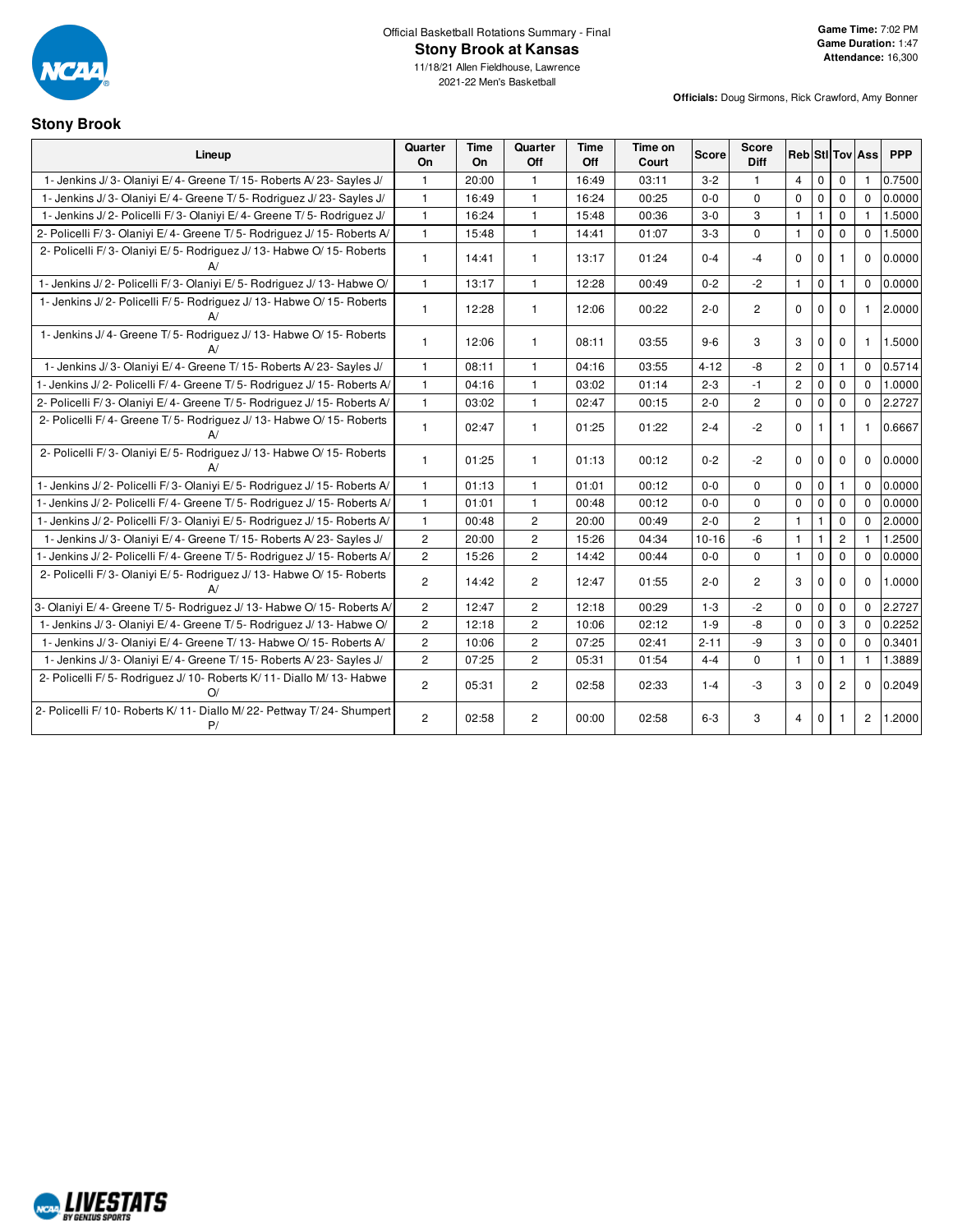

**Kansas**

11/18/21 Allen Fieldhouse, Lawrence 2021-22 Men's Basketball

**Officials:** Doug Sirmons, Rick Crawford, Amy Bonner

| Lineup                                                                                  | Quarter<br>On  | <b>Time</b><br>On | Quarter<br>Off | Time<br>Off | Time on<br>Court | <b>Score</b> | Score<br><b>Diff</b> |                |                |             | <b>Reb</b> StilTov Ass | <b>PPP</b> |
|-----------------------------------------------------------------------------------------|----------------|-------------------|----------------|-------------|------------------|--------------|----------------------|----------------|----------------|-------------|------------------------|------------|
| 2- Braun C/3- Harris D/11- Martin R/30- Agbaji O/33- McCormack D/                       | $\mathbf{1}$   | 20:00             | $\mathbf{1}$   | 15:48       | 04:12            | $2 - 6$      | $-4$                 | 6              | $\mathbf 0$    | 1           | $\mathbf{1}$           | 0.3333     |
| 3- Harris D/ 11- Martin R/ 30- Agbaji O/ 44- Lightfoot M/ 55- Coleman-Lands             | $\mathbf{1}$   | 15:48             | $\mathbf{1}$   | 12:48       | 03:00            | $9 - 3$      | 6                    | $\overline{c}$ | $\mathbf 0$    |             | $\overline{2}$         | 1.5000     |
| 0- Pettiford B/ 11- Martin R/ 30- Agbaji O/ 44- Lightfoot M/ 55- Coleman-<br>Lands $J/$ | $\mathbf{1}$   | 12:48             | 1              | 08:11       | 04:37            | $6 - 11$     | $-5$                 | 3              | $\mathbf 0$    | $\Omega$    | $\overline{2}$         | 1.0000     |
| 0- Pettiford B/1- Yesufu J/2- Braun C/3- Harris D/24- Adams, Jr. K/                     | 1              | 08:11             | $\mathbf{1}$   | 06:18       | 01:53            | $4 - 4$      | $\Omega$             | $\mathbf{1}$   | $\mathbf 0$    | $\mathbf 0$ | 0                      | 1.3333     |
| 1- Yesufu J/2- Braun C/3- Harris D/30- Agbaji O/33- McCormack D/                        | $\mathbf{1}$   | 06:18             | $\mathbf{1}$   | 03:02       | 03:16            | $11-2$       | 9                    | 5              | $\mathbf{1}$   | $\Omega$    | $\mathbf{1}$           | 1.5714     |
| 0- Pettiford B/2- Braun C/3- Harris D/30- Agbaji O/33- McCormack D/                     | $\mathbf{1}$   | 03:02             | $\mathbf{1}$   | 01:25       | 01:37            | $4 - 4$      | $\Omega$             | $\mathbf{1}$   | $\mathbf{0}$   |             | 1.                     | 1.3333     |
| 2- Braun C/3- Harris D/11- Martin R/30- Agbaji O/33- McCormack D/                       | $\mathbf{1}$   | 01:25             | $\mathbf{1}$   | 01:01       | 00:24            | $2 - 0$      | $\overline{2}$       | $\Omega$       | $\mathbf{1}$   | $\Omega$    | 0                      | 2.2727     |
| 3- Harris D/11- Martin R/30- Agbaii O/33- McCormack D/55- Coleman-<br>Lands J/          | $\mathbf{1}$   | 01:01             | $\mathbf{1}$   | 00:48       | 00:12            | $0-0$        | $\Omega$             | $\Omega$       | $\Omega$       | $\Omega$    | $\mathbf{0}$           | 0.0000     |
| 3- Harris D/11- Martin R/21- Clemence Z/30- Agbaii O/55- Coleman-<br>Lands J/           | $\mathbf{1}$   | 00:48             | $\overline{c}$ | 20:00       | 00:49            | $0 - 2$      | $-2$                 | $\mathbf{1}$   | $\mathbf{0}$   | -1          | $\mathbf 0$            | 0.0000     |
| 2- Braun C/3- Harris D/11- Martin R/30- Agbaii O/33- McCormack D/                       | $\overline{2}$ | 20:00             | $\overline{2}$ | 15:26       | 04:34            | $16 - 10$    | 6                    | $\overline{4}$ | $\overline{2}$ |             | $\mathbf{3}$           | 1.8018     |
| 1- Yesufu J/2- Braun C/3- Harris D/30- Agbaii O/33- McCormack D/                        | $\overline{2}$ | 15:26             | $\overline{2}$ | 14:42       | 00:44            | $0 - 0$      | $\Omega$             | $\mathbf{1}$   | $\Omega$       | $\Omega$    | $\Omega$               | 0.0000     |
| 1- Yesufu J/2- Braun C/3- Harris D/30- Agbaji O/44- Lightfoot M/                        | $\overline{2}$ | 14:42             | $\overline{2}$ | 12:56       | 01:46            | $0 - 2$      | $-2$                 | $\mathbf{1}$   | $\mathbf 0$    | $\Omega$    | $\mathbf{0}$           | 0.0000     |
| 1- Yesufu J/3- Harris D/30- Agbaji O/44- Lightfoot M/55- Coleman-Lands                  | $\overline{2}$ | 12:56             | $\overline{2}$ | 12:18       | 00:38            | $3 - 1$      | $\overline{2}$       | $\Omega$       | $\Omega$       | $\Omega$    | 1                      | 3.0000     |
| 0- Pettiford B/ 1- Yesufu J/ 3- Harris D/ 30- Agbaji O/ 44- Lightfoot M/                | $\overline{2}$ | 12:18             | $\overline{2}$ | 11:14       | 01:04            | $4 - 1$      | 3                    | $\mathbf{1}$   | $\mathbf 0$    | $\mathbf 0$ | $\mathbf{1}$           | 2.0000     |
| 0- Pettiford B/ 1- Yesufu J/ 3- Harris D/ 21- Clemence Z/ 30- Agbaii O/                 | 2              | 11:14             | 2              | 09:39       | 01:35            | $6 - 0$      | 6                    | $\mathbf{1}$   | $\overline{c}$ |             | $\overline{2}$         | 1.7442     |
| 0- Pettiford B/1- Yesufu J/2- Braun C/3- Harris D/21- Clemence Z/                       | $\overline{c}$ | 09:39             | $\overline{2}$ | 08:18       | 01:21            | $4 - 1$      | 3                    | 3              | $\mathbf 0$    |             | $\mathbf{1}$           | 1.0309     |
| 0- Pettiford B/1- Yesufu J/2- Braun C/21- Clemence Z/55- Coleman-Lands                  | $\overline{2}$ | 08:18             | $\overline{2}$ | 04:49       | 03:29            | $10-5$       | 5                    | 5              | $\Omega$       | $\Omega$    | $\mathbf{2}^{\circ}$   | 1.6667     |
| 0- Pettiford B/2- Braun C/21- Clemence Z/30- Agbaji O/55- Coleman-<br>Lands J/          | $\overline{2}$ | 04:49             | $\overline{2}$ | 03:55       | 00:54            | $2 - 1$      | $\mathbf{1}$         | $\Omega$       | -1             | $\Omega$    | $\mathbf{1}$           | 2.0000     |
| 0- Pettiford B/21 - Clemence Z/24 - Adams, Jr. K/30 - Agbaii O/55 -<br>Coleman-Lands J/ | $\overline{c}$ | 03:55             | $\overline{2}$ | 02:58       | 00:57            | $2 - 0$      | $\overline{c}$       | $\mathbf{1}$   | $\Omega$       | $\Omega$    | $\Omega$               | 1.0638     |
| 0- Pettiford B/ 12- Teahan C/ 20- Jankovich M/ 21- Clemence Z/ 24- Adams.<br>Jr. K/     | $\overline{2}$ | 02:58             | $\overline{2}$ | 00:00       | 02:58            | $3-6$        | -3                   | 5              |                | 0           | 1                      | 0.6000     |

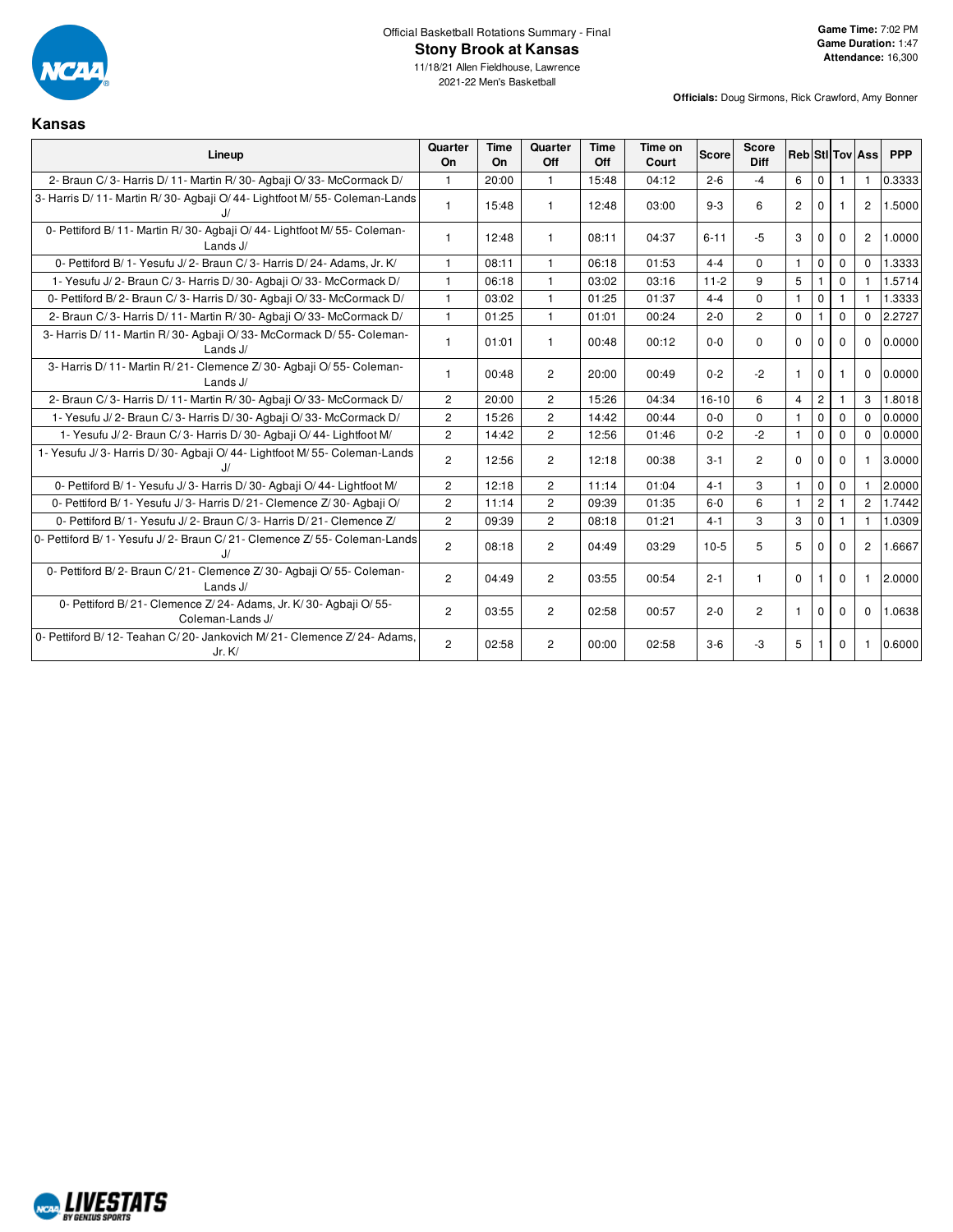

**Stony Brook**

11/18/21 Allen Fieldhouse, Lawrence 2021-22 Men's Basketball

**Officials:** Doug Sirmons, Rick Crawford, Amy Bonner

# **Lineup Time Score Score Diff Pts/Min Reb Stl Tov Ass PPP** 1- Jenkins J/ 3- Olaniyi E/ 4- Greene T/ 15- Roberts A/ 23- Sayles J/ 13:34 21-34 -13 1.5479 8 1 4 3 0.9598 1- Jenkins J/ 4- Greene T/ 5- Rodriguez J/ 13- Habwe O/ 15- Roberts A/ 03:55 9-6 3 2.2979 3 0 0 1 1.5000

| 2- Policelli F/3- Olaniyi E/5- Rodriguez J/13- Habwe O/15- Roberts A/     | 03:31 | $2 - 6$  | -4       | 0.5687 | 3            |          |          | υ              | 0.6667 |
|---------------------------------------------------------------------------|-------|----------|----------|--------|--------------|----------|----------|----------------|--------|
| 2- Policelli F/10- Roberts K/11- Diallo M/22- Pettway T/24- Shumpert P/   | 02:58 | $6-3$    | 3        | 2.0225 | 4            |          |          | $\overline{2}$ | 1.2000 |
| 1- Jenkins J/3- Olaniyi E/4- Greene T/13- Habwe O/15- Roberts A/          | 02:41 | $2 - 11$ | -9       | 0.7453 | 3            | C        | 0        | 0              | 0.3401 |
| 2- Policelli F/5- Rodriguez J/10- Roberts K/11- Diallo M/13- Habwe O/     | 02:33 | $ -4$    | -3       | 0.3922 | 3            |          | 2        | $\Omega$       | 0.2049 |
| 1- Jenkins J/3- Olaniyi E/4- Greene T/5- Rodriguez J/13- Habwe O/         | 02:12 | -9       | -8       | 0.4545 | $\Omega$     |          | 3        | $\Omega$       | 0.2252 |
| 1- Jenkins J/ 2- Policelli F/ 4- Greene T/ 5- Rodriguez J/ 15- Roberts A/ | 02:10 | $2 - 3$  | -1       | 0.9231 | 3            |          | 0        | 0              | 0.6667 |
| 2- Policelli F/3- Olaniyi E/4- Greene T/5- Rodriguez J/15- Roberts A/     | 01:22 | $5-3$    | 2        | 3.6585 |              | $\Omega$ | $\Omega$ | 0              | 1.7361 |
| 2- Policelli F/4- Greene T/5- Rodriguez J/13- Habwe O/15- Roberts A/      | 01:22 | $2 - 4$  | $-2$     | 1.4634 | 0            |          |          |                | 0.6667 |
| 1- Jenkins J/2- Policelli F/3- Olaniyi E/5- Rodriguez J/15- Roberts A/    | 01:01 | $2 - 0$  | 2        | 1.9672 |              |          |          | 0              | 1.0000 |
| 1- Jenkins J/2- Policelli F/3- Olaniyi E/5- Rodriquez J/13- Habwe O/      | 00:49 | $0 - 2$  | $-2$     | 0.0000 |              | C        |          | $\Omega$       | 0.0000 |
| 1- Jenkins J/2- Policelli F/3- Olaniyi E/4- Greene T/5- Rodriguez J/      | 00:36 | $3-0$    | 3        | 5.0000 |              |          | $\Omega$ |                | 1.5000 |
| 3- Olaniyi E/4- Greene T/5- Rodriguez J/13- Habwe O/15- Roberts A/        | 00:29 | l -3     | $-2$     | 2.0690 | $\Omega$     |          | $\Omega$ | 0              | 2.2727 |
| 1- Jenkins J/3- Olaniyi E/4- Greene T/5- Rodriguez J/23- Sayles J/        | 00:25 | $0 - 0$  | $\Omega$ | 0.0000 | <sup>0</sup> | $\Omega$ |          |                | 0.0000 |

1- Jenkins J/ 2- Policelli F/ 5- Rodriguez J/ 13- Habwe O/ 15- Roberts A/ 00:22 2-0 2 5.4545 0 0 0 1 2.0000